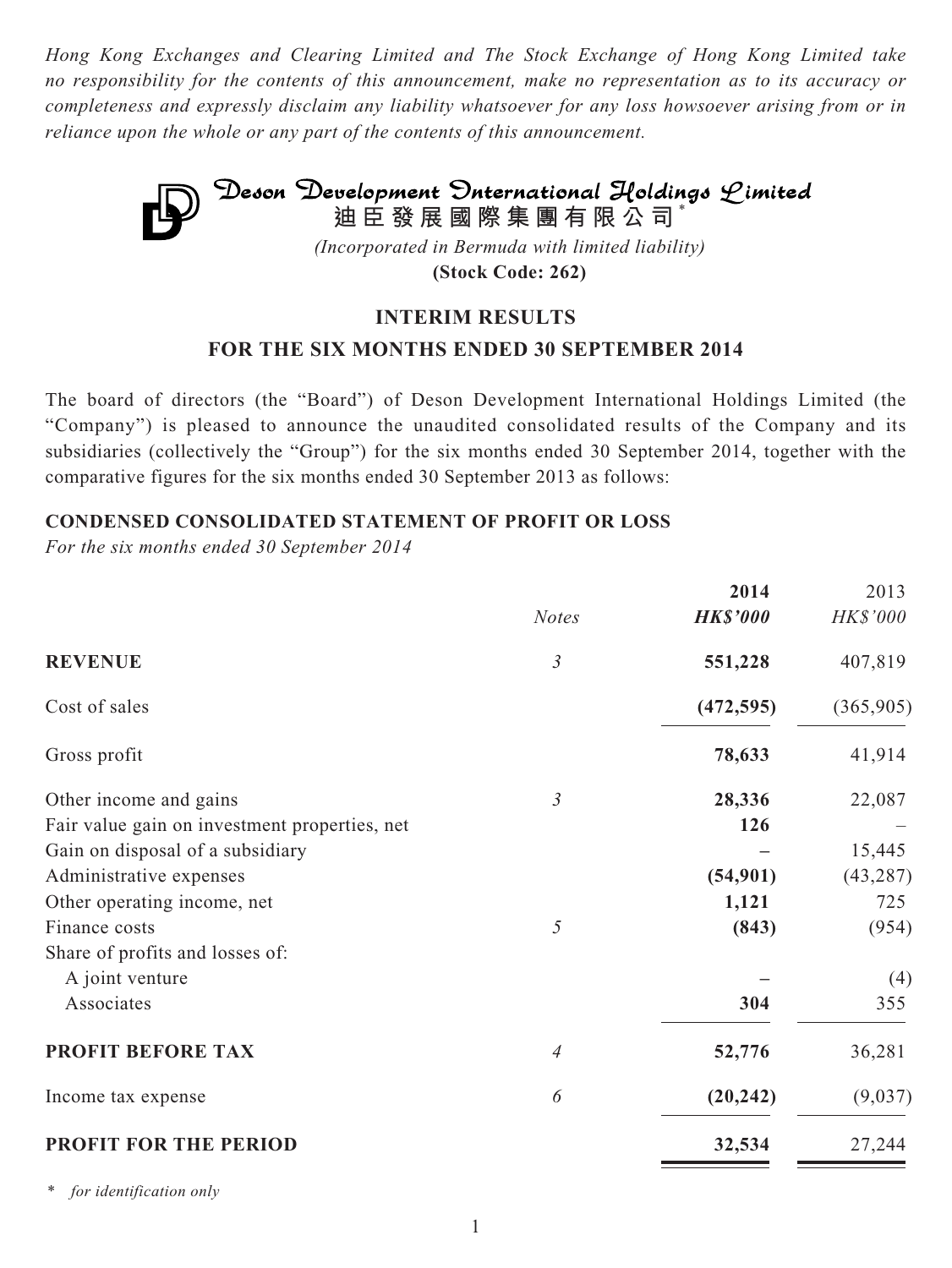# **CONDENSED CONSOLIDATED STATEMENT OF PROFIT OR LOSS (continued)**

*For the six months ended 30 September 2014*

|                                                                                        |              | 2014            | 2013            |
|----------------------------------------------------------------------------------------|--------------|-----------------|-----------------|
|                                                                                        | <b>Notes</b> | <b>HK\$'000</b> | <b>HK\$'000</b> |
| Attributable to:                                                                       |              |                 |                 |
| Owners of the Company                                                                  |              | 31,912          | 27,468          |
| Non-controlling interests                                                              |              | 622             | (224)           |
|                                                                                        |              | 32,534          | 27,244          |
| <b>EARNINGS PER SHARE ATTRIBUTABLE</b><br>TO ORDINARY EQUITY HOLDERS<br>OF THE COMPANY | 8            |                 |                 |
| Basic and diluted                                                                      |              | 5.77 cents      | 4.93 cents      |

Details of the interim dividend proposed for the six months ended 30 September 2014 are disclosed in note 7 to the financial statements.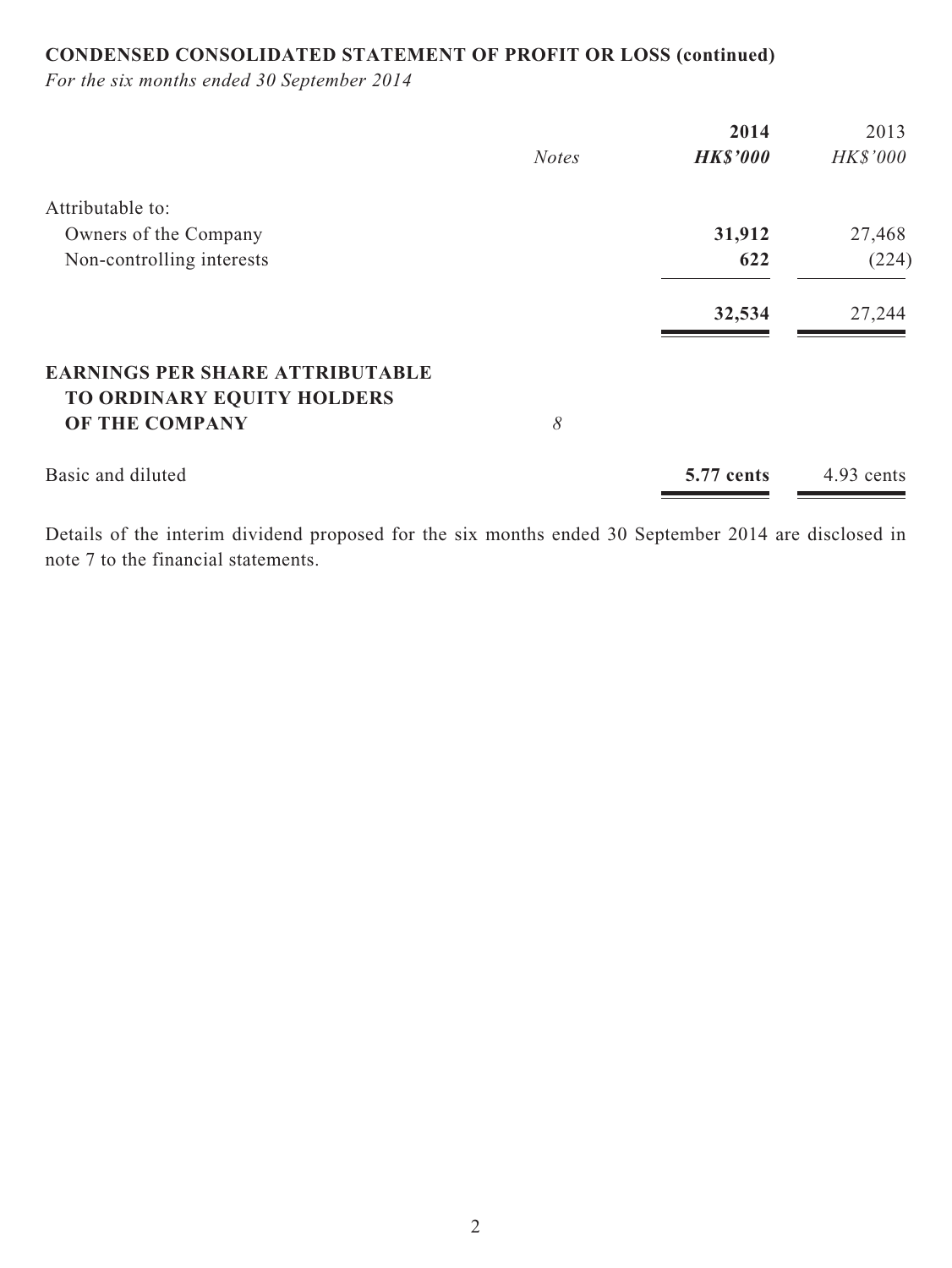# **CONDENSED CONSOLIDATED STATEMENT OF COMPREHENSIVE INCOME**

*For the six months ended 30 September 2014*

|                                                                                                  | 2014<br><b>HK\$'000</b> | 2013<br>HK\$'000 |
|--------------------------------------------------------------------------------------------------|-------------------------|------------------|
| <b>PROFIT FOR THE PERIOD</b>                                                                     | 32,534                  | 27,244           |
| <b>OTHER COMPREHENSIVE INCOME</b>                                                                |                         |                  |
| Other comprehensive income/(loss) to be reclassified to<br>profit or loss in subsequent periods: |                         |                  |
| Share of other comprehensive income/(loss) of associates                                         | (1,676)                 | 1,472            |
| Exchange differences on translation of foreign operations                                        | 5,389                   | 9,191            |
| Release of exchange fluctuation reserve upon disposal                                            |                         |                  |
| of a subsidiary                                                                                  |                         | (5, 438)         |
| Net other comprehensive income to be reclassified to                                             |                         |                  |
| profit or loss in subsequent periods                                                             | 3,713                   | 5,225            |
|                                                                                                  |                         |                  |
| Other comprehensive income not to be reclassified to                                             |                         |                  |
| profit or loss in subsequent periods:                                                            |                         |                  |
| Surplus on revaluation of leasehold land and buildings<br>Income tax effect                      | 8,405<br>(1, 387)       |                  |
|                                                                                                  |                         |                  |
| Net other comprehensive income not to be reclassified to                                         |                         |                  |
| profit or loss in subsequent periods                                                             | 7,018                   |                  |
|                                                                                                  |                         |                  |
| <b>OTHER COMPREHENSIVE INCOME</b>                                                                |                         |                  |
| FOR THE PERIOD, NET OF TAX                                                                       | 10,731                  | 5,225            |
| TOTAL COMPREHENSIVE INCOME FOR THE PERIOD                                                        | 43,265                  | 32,469           |
|                                                                                                  |                         |                  |
| Attributable to:                                                                                 | 42,586                  | 32,587           |
| Owners of the Company<br>Non-controlling interests                                               | 679                     | (118)            |
|                                                                                                  |                         |                  |
|                                                                                                  | 43,265                  | 32,469           |
|                                                                                                  |                         |                  |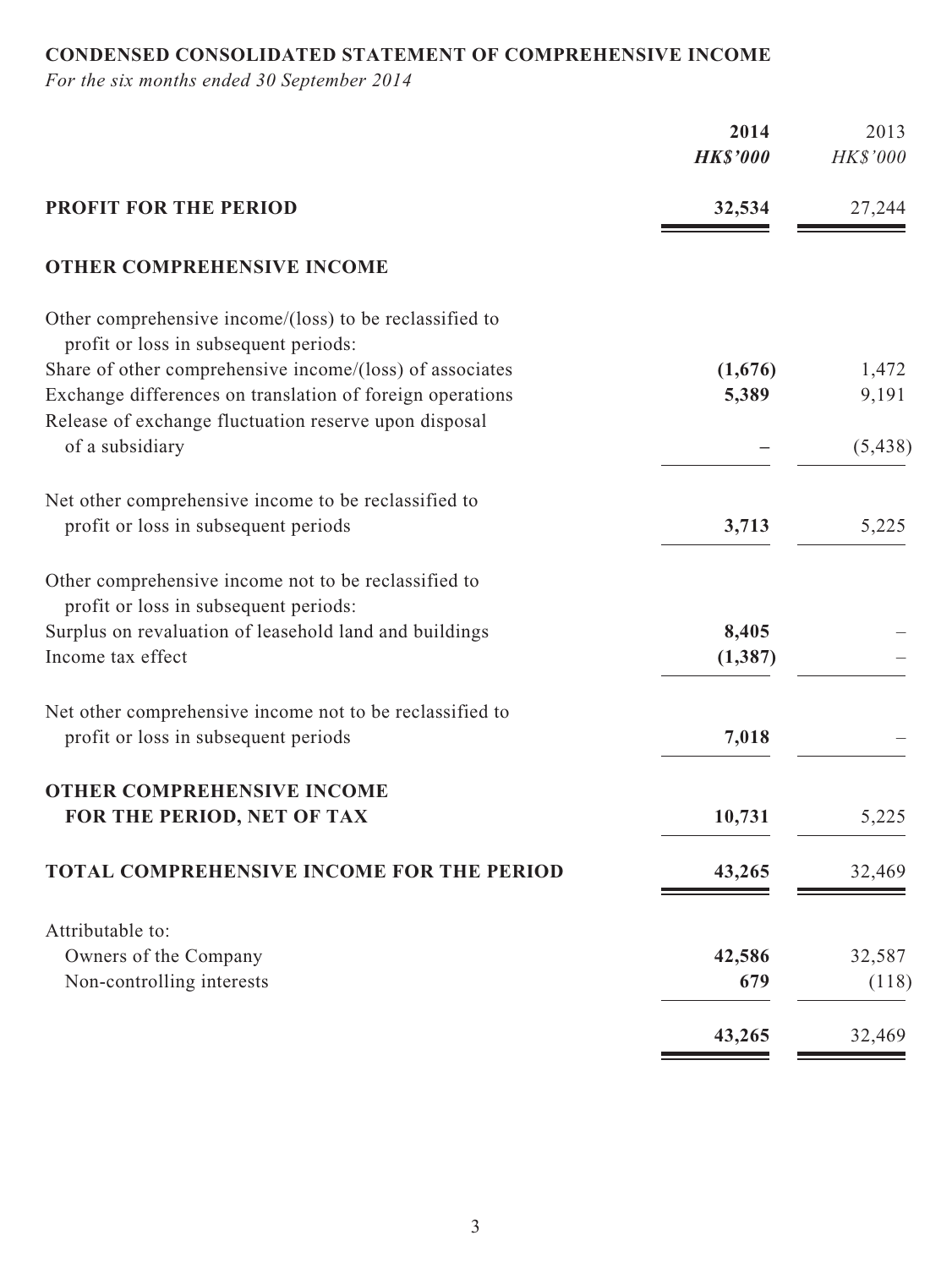# **CONDENSED CONSOLIDATED STATEMENT OF FINANCIAL POSITION**

*30 September 2014*

|                                             |              | 30 September    | 31 March  |
|---------------------------------------------|--------------|-----------------|-----------|
|                                             |              | 2014            | 2014      |
|                                             | <b>Notes</b> | <b>HK\$'000</b> | HK\$'000  |
| NON-CURRENT ASSETS                          |              |                 |           |
| Property, plant and equipment               |              | 169,727         | 164,181   |
| Investment properties                       | 9            | 307,566         | 305,000   |
| Investment in a joint venture               |              |                 |           |
| Investments in associates                   |              | 1,625           | 3,785     |
| Available-for-sale investments              |              | 21,641          | 21,641    |
| Deposits                                    |              |                 | 244       |
| Total non-current assets                    |              | 500,559         | 494,851   |
| <b>CURRENT ASSETS</b>                       |              |                 |           |
| Amounts due from associates                 |              | 4,735           | 4,748     |
| Amount due from an investee                 |              | 1,104           | 100       |
| Properties held for sale under development  |              |                 |           |
| and properties held for sale                | 10           | 1,176,165       | 1,054,613 |
| Gross amount due from contract customers    |              | 19,076          | 7,563     |
| Inventories                                 |              | 12,003          | 12,103    |
| Accounts receivable                         | 11           | 184,885         | 77,206    |
| Prepayments, deposits and other receivables |              | 106,527         | 94,935    |
| Pledged deposits                            |              | 50,726          | 51,797    |
| Cash and cash equivalents                   |              | 101,033         | 129,474   |
| Total current assets                        |              | 1,656,254       | 1,432,539 |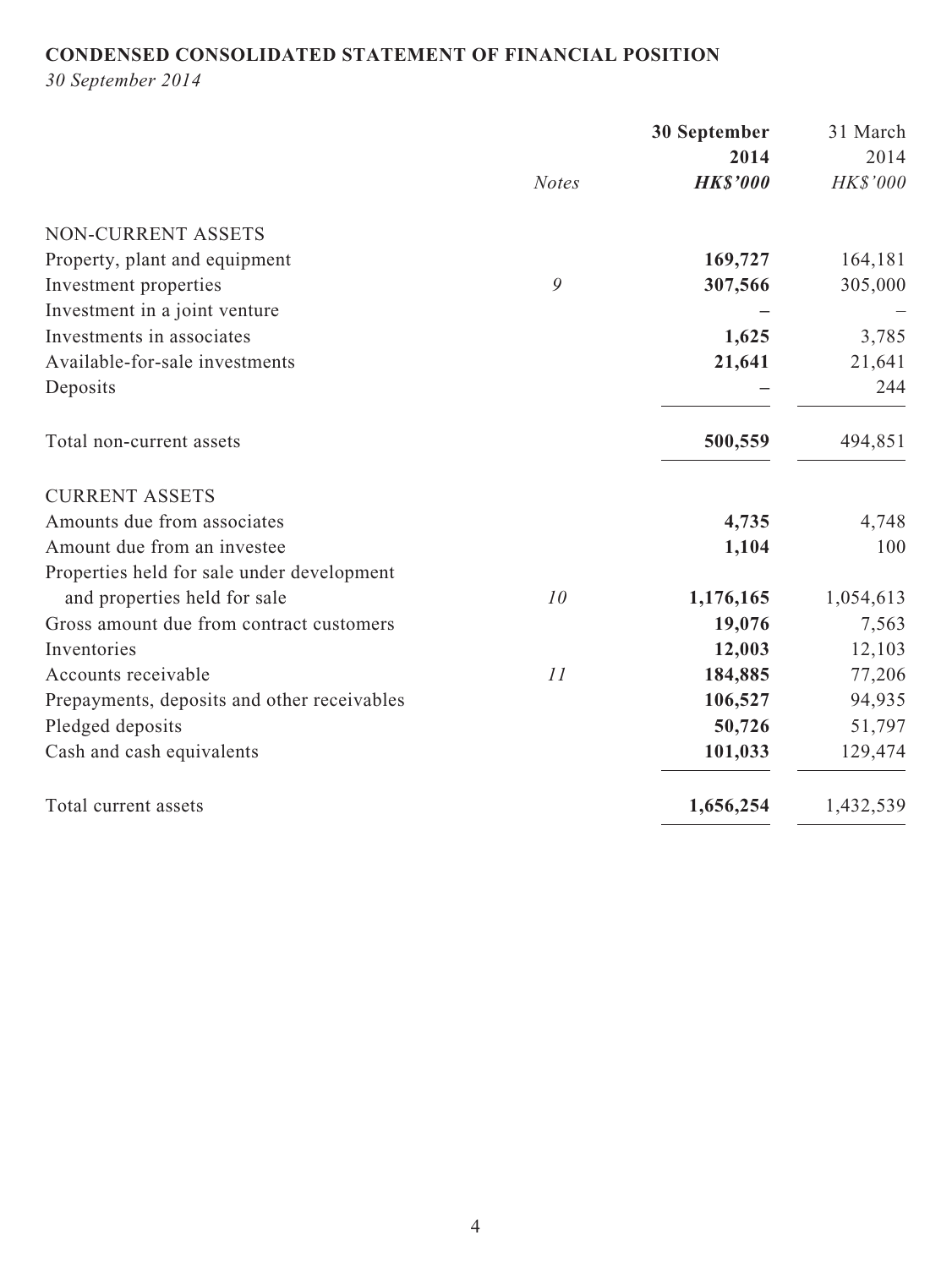# **CONDENSED CONSOLIDATED STATEMENT OF FINANCIAL POSITION (continued)**

*30 September 2014*

|                                                               |                | 30 September    | 31 March  |
|---------------------------------------------------------------|----------------|-----------------|-----------|
|                                                               |                | 2014            | 2014      |
|                                                               | <b>Notes</b>   | <b>HK\$'000</b> | HK\$'000  |
| <b>CURRENT LIABILITIES</b>                                    |                |                 |           |
| Gross amount due to contract customers                        |                | 98,058          | 87,845    |
| Accounts payable                                              | 12             | 31,997          | 59,191    |
| Other payables and accruals                                   |                | 226,703         | 172,564   |
| Amounts due to associates                                     |                | 48              | 48        |
| Amounts due to non-controlling shareholders                   |                | 1,500           | 1,500     |
| Amount due to a related company                               |                | 3,718           | 2,193     |
| Tax payable                                                   |                | 96,200          | 86,520    |
| Interest-bearing bank borrowings                              |                | 440,309         | 304,488   |
| Total current liabilities                                     |                | 898,533         | 714,349   |
| NET CURRENT ASSETS                                            |                | 757,721         | 718,190   |
| TOTAL ASSETS LESS CURRENT LIABILITIES                         |                | 1,258,280       | 1,213,041 |
| NON-CURRENT LIABILITIES                                       |                |                 |           |
| Interest-bearing bank borrowings                              |                | 159,072         | 157,041   |
| Deferred tax liabilities                                      |                | 76,202          | 73,314    |
| Total non-current liabilities                                 |                | 235,274         | 230,355   |
| Net assets                                                    |                | 1,023,006       | 982,686   |
| <b>EQUITY</b><br>Equity attributable to owners of the Company |                |                 |           |
| Issued capital                                                |                | 55,321          | 55,321    |
| Reserves                                                      |                | 955,650         | 914,350   |
| Proposed dividend                                             | $\overline{7}$ | 5,532           | 7,192     |
|                                                               |                | 1,016,503       | 976,863   |
| Non-controlling interests                                     |                | 6,503           | 5,823     |
| Total equity                                                  |                | 1,023,006       | 982,686   |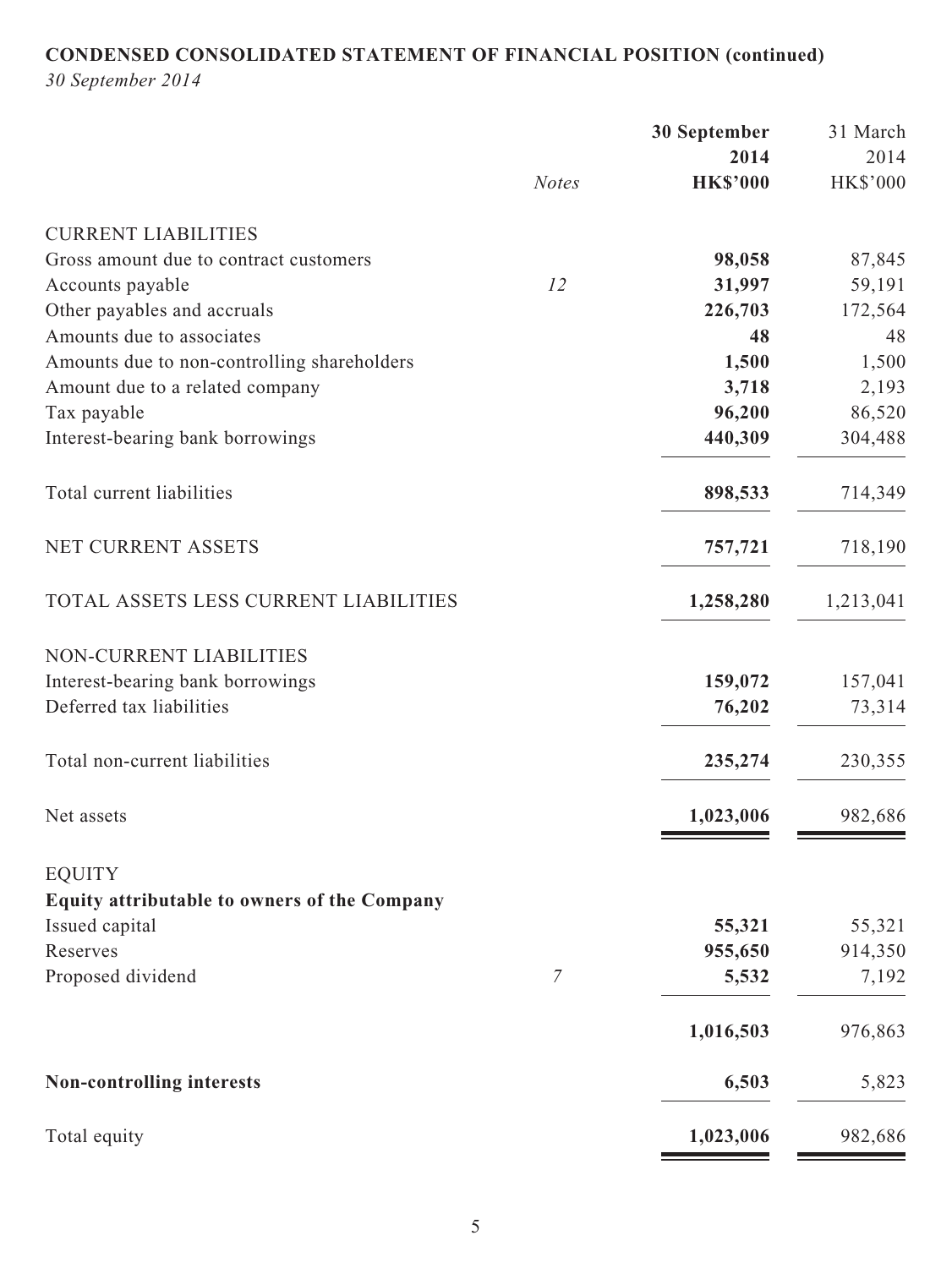| CONDENSED CONSOLIDATED STATEMENT OF CHANGES IN EQUITY | 2102<br>$120$ Septem<br>ここ<br>، س س |
|-------------------------------------------------------|-------------------------------------|
|                                                       | a enuev                             |

| <b>STARF</b><br>ζ<br>ì<br>a<br><b>OWNERS O</b><br>Ξ |  |
|-----------------------------------------------------|--|
|                                                     |  |

|                                                                                                | Issued<br>$\mathrm{HK3'000}$<br>capital                                                                                                                                                                                                                                                                                                                                                                        | premium<br>$\rm{HK}$ $\rm{000}$<br>Share<br>account | Contributed<br>surplus<br>$\rm{HK}3.000$ | reserve<br>revaluation<br>$HK3'000$<br>Property | Capital<br>reserve<br>$\rm{H}X3~000$ | reserve<br>redemption<br>$\rm{HK}3.000$<br>Capital | Exchange<br>fluctuation<br>reserve<br>$\rm{HK}3\,000$ | revaluation<br>reserve<br>$\rm HK3'000$<br>Investment | Reserve<br>funds<br>$\rm{HK}3.000$ | profits<br>Retained<br>$000,$ SHZ | $\rm{HK}3.000$<br>Proposed<br>dividend | $\rm{HK}3\,000$<br>Total     | $\rm HK3.000$<br>controlling<br>interests<br>$\sum$ | <b>Total</b><br>equity<br>$000.3\mathrm{M}$ |
|------------------------------------------------------------------------------------------------|----------------------------------------------------------------------------------------------------------------------------------------------------------------------------------------------------------------------------------------------------------------------------------------------------------------------------------------------------------------------------------------------------------------|-----------------------------------------------------|------------------------------------------|-------------------------------------------------|--------------------------------------|----------------------------------------------------|-------------------------------------------------------|-------------------------------------------------------|------------------------------------|-----------------------------------|----------------------------------------|------------------------------|-----------------------------------------------------|---------------------------------------------|
| At 1 April 2013                                                                                | 56,077                                                                                                                                                                                                                                                                                                                                                                                                         | 118,408                                             | 15,262                                   | 120,059                                         | (9.240)                              | 13,514                                             | 58,365                                                | 3,764                                                 | 3,260                              | 456,526                           | 6,695                                  | 842,690                      | 5,817                                               | 848,507                                     |
| Other comprehensive income/(loss)<br>Profit for the period<br>for the period:                  | $\begin{array}{c} \rule{0pt}{2ex} \rule{0pt}{2ex} \rule{0pt}{2ex} \rule{0pt}{2ex} \rule{0pt}{2ex} \rule{0pt}{2ex} \rule{0pt}{2ex} \rule{0pt}{2ex} \rule{0pt}{2ex} \rule{0pt}{2ex} \rule{0pt}{2ex} \rule{0pt}{2ex} \rule{0pt}{2ex} \rule{0pt}{2ex} \rule{0pt}{2ex} \rule{0pt}{2ex} \rule{0pt}{2ex} \rule{0pt}{2ex} \rule{0pt}{2ex} \rule{0pt}{2ex} \rule{0pt}{2ex} \rule{0pt}{2ex} \rule{0pt}{2ex} \rule{0pt}{$ | $\mathsf I$                                         | $\mathsf I$                              | I                                               |                                      |                                                    |                                                       |                                                       | $\mathbf{I}$                       | 27,468                            | T                                      | 27,468                       | $(24)$                                              | 27,244                                      |
| Exchange differences on translation of<br>Share of other comprehensive<br>income of associates |                                                                                                                                                                                                                                                                                                                                                                                                                | $\mathsf I$                                         | $\mathsf I$                              |                                                 |                                      |                                                    |                                                       | 1472                                                  |                                    |                                   |                                        | 1,472                        |                                                     | 1,472                                       |
| foreign operations                                                                             |                                                                                                                                                                                                                                                                                                                                                                                                                |                                                     | $\mathbf{I}$                             |                                                 |                                      |                                                    | 9,085                                                 |                                                       |                                    |                                   | I                                      | 9,085                        | 106                                                 | 9,191                                       |
| Release of exchange fluctuation reserve upon<br>disposal of a subsidiary                       |                                                                                                                                                                                                                                                                                                                                                                                                                |                                                     | $\mathsf I$                              | $\overline{1}$                                  |                                      |                                                    | (5,438)                                               |                                                       |                                    |                                   |                                        | (5,438)                      |                                                     | (5,438)                                     |
| l'otal comprehensive income/(loss)<br>for the period                                           |                                                                                                                                                                                                                                                                                                                                                                                                                |                                                     |                                          |                                                 |                                      |                                                    | 3,647                                                 | 1,472                                                 |                                    | 27,468                            |                                        | 32,587                       | (118)                                               | 32,469                                      |
| Release of revaluation reserve                                                                 |                                                                                                                                                                                                                                                                                                                                                                                                                |                                                     |                                          | (7,945)                                         |                                      |                                                    |                                                       |                                                       |                                    | 7,945                             |                                        |                              |                                                     |                                             |
| Share repurchase expenses<br>Repurchase of shares                                              | (629)                                                                                                                                                                                                                                                                                                                                                                                                          | (3,380)<br>33)                                      |                                          |                                                 |                                      | 629                                                |                                                       |                                                       |                                    | (62)                              |                                        | (4,009)<br>$\textcircled{3}$ |                                                     | (4,009)<br>3                                |
| Contribution from a non-controlling shareholder                                                |                                                                                                                                                                                                                                                                                                                                                                                                                |                                                     |                                          |                                                 |                                      |                                                    |                                                       |                                                       |                                    |                                   |                                        |                              |                                                     | $\tilde{\phantom{a}}$                       |
| Final 2013 dividend declared                                                                   |                                                                                                                                                                                                                                                                                                                                                                                                                |                                                     |                                          |                                                 |                                      |                                                    |                                                       |                                                       |                                    | $\mathcal{C}$                     | (6, 695)                               | (6,666)                      |                                                     | (6,666)                                     |
| Proposed Interim 2014 dividend (note 7)                                                        |                                                                                                                                                                                                                                                                                                                                                                                                                |                                                     |                                          |                                                 |                                      |                                                    |                                                       |                                                       |                                    | (5,541)                           | 5,541                                  |                              |                                                     |                                             |
| At 30 September 2013                                                                           | 55,448                                                                                                                                                                                                                                                                                                                                                                                                         | 114,995*                                            | $15,262*$                                | $112,114*$                                      | $(9.240)*$                           | $14,143*$                                          | $62,012*$                                             | $5,236*$                                              | $3,260*$                           | 485,798*                          | 5,541                                  | 864,569                      | 5,702                                               | 870,271                                     |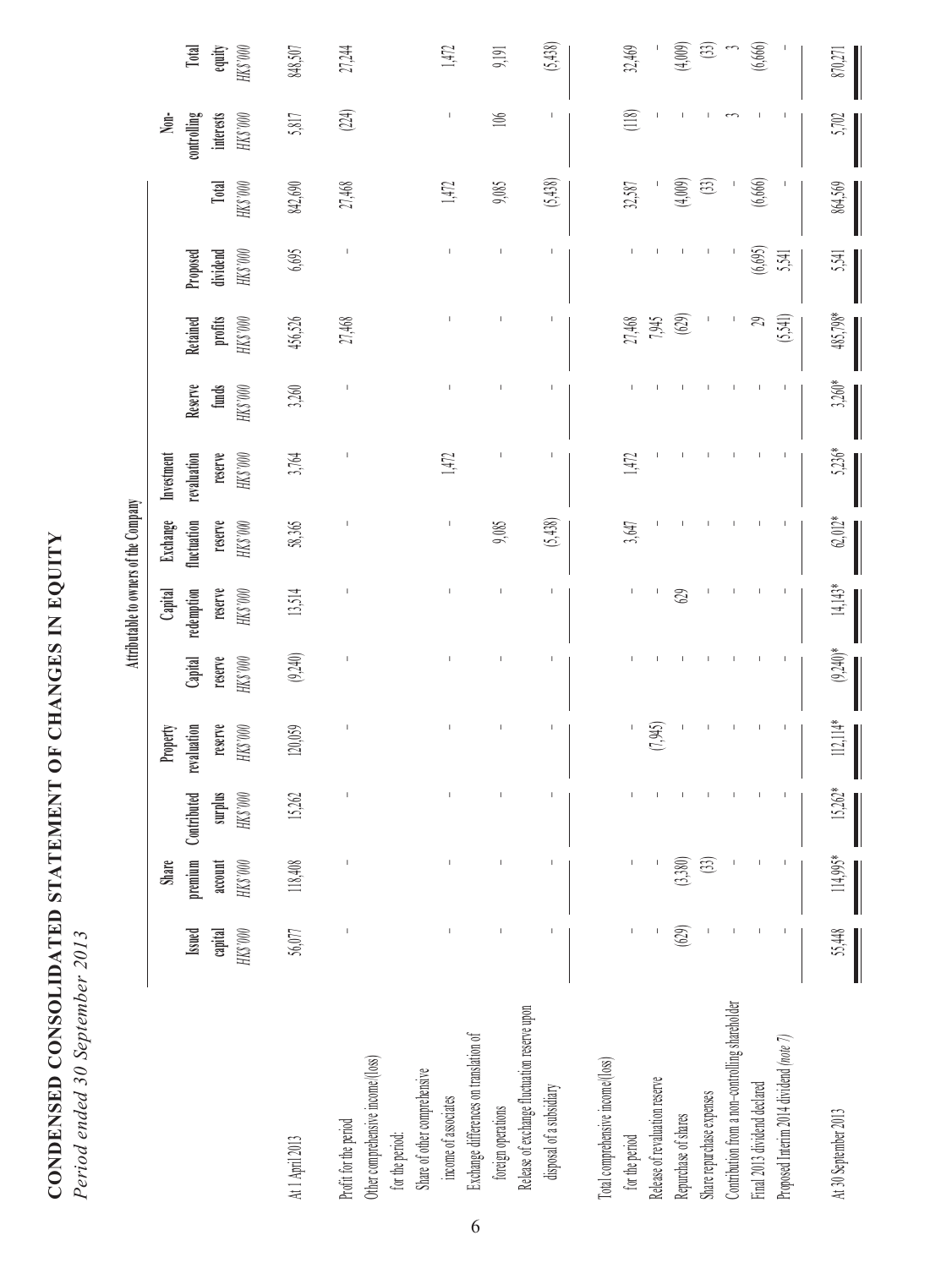CONDENSED CONSOLIDATED STATEMENT OF CHANGES IN EQUITY (continued) **CONDENSED CONSOLIDATED STATEMENT OF CHANGES IN EQUITY (continued)** Period ended 30 September 2014 *Period ended 30 September 2014*

|                                                   |                 |                |                     |                                  |                                | Attributable to owners of the Company       |                                                         |                                                 |                                      |                                                      |                                          |                    |                                                      |                                       |
|---------------------------------------------------|-----------------|----------------|---------------------|----------------------------------|--------------------------------|---------------------------------------------|---------------------------------------------------------|-------------------------------------------------|--------------------------------------|------------------------------------------------------|------------------------------------------|--------------------|------------------------------------------------------|---------------------------------------|
|                                                   |                 | <b>Share</b>   |                     | <b>Property</b>                  |                                |                                             |                                                         |                                                 |                                      |                                                      |                                          |                    |                                                      |                                       |
|                                                   | Issued          |                | premium Contributed | E                                |                                |                                             |                                                         | Investment<br>revaluation<br>reserve<br>HKS'000 |                                      |                                                      |                                          |                    |                                                      |                                       |
|                                                   | capital         | account        | surplus             |                                  |                                |                                             |                                                         |                                                 |                                      |                                                      |                                          | Total              |                                                      |                                       |
|                                                   | <b>НК\$'000</b> | <b>HKS'000</b> | HK\$'000            | valuation<br>reserve<br>HKS '000 | Capital<br>reserve<br>HK\$'000 | Capital<br>redemption<br>reserve<br>HKS'000 |                                                         |                                                 |                                      |                                                      |                                          |                    |                                                      |                                       |
| At 1 April 2014                                   | 55,321          | 114,338        | 15.262              | 120,117                          | (9, 240)                       | 14,270                                      | Exchange<br>fluctuation<br>reserve<br>HKS'000<br>51,499 | 6,331                                           | Reserve<br>funds<br>HKS'900<br>3,260 | Retained<br>profits<br>HKS'000<br>598,513<br>598,513 | Proposed<br>dividend<br>HKS'000<br>7,192 | HKS'000<br>976,863 | Non-<br>controlling<br>interests<br>HKS'000<br>5,823 | Total<br>equity<br>HKS'000<br>982,686 |
| Profit for the period                             |                 |                |                     |                                  |                                |                                             |                                                         |                                                 |                                      |                                                      |                                          | 31,912             | 62                                                   | 32,534                                |
| other comprehensive income((loss) for the period: |                 |                |                     |                                  |                                |                                             |                                                         |                                                 |                                      |                                                      |                                          |                    |                                                      |                                       |
| Surplus on revaluation of leasehold land          |                 |                |                     |                                  |                                |                                             |                                                         |                                                 |                                      |                                                      |                                          |                    |                                                      |                                       |
| and buildings, net of tax                         |                 |                |                     | 7,018                            |                                |                                             |                                                         |                                                 |                                      |                                                      |                                          | 1,018              |                                                      | 7,018                                 |
| Share of other comprehensive loss of              |                 |                |                     |                                  |                                |                                             |                                                         |                                                 |                                      |                                                      |                                          |                    |                                                      |                                       |

7

foreign operations

Total comprehensive income/(loss) for the period

Release of revaluation reserve

Transfer to reserve

Contribution from a non-controlling shareholder

Proposed Interim 2015 dividend (note 7)

Final 2014 dividend declared

Exchange differences on translation of

associates

Exchange differences on translation of

associates **– – – – – – – (1,676) – – – (1,676) – (1,676)**

 $(1,676)$ 

7,018

 $(1,676)$ 

 $(1,676)$ 

43,265

12,586

31,912 1,672

 $(1,676)$ 

5.332

4,246

4,246

 $(1,763)$ 

5,389

 $\overline{5}$ 

5,332

foreign operations **– – – – – – 5,332 – – – – 5,332 57 5,389**

5,332

Total comprehensive income/(loss) for the period **– – – 7,018 – – 5,332 (1,676) – 31,912 – 42,586 679 43,265** Release of revaluation reserve **– – – (1,672) – – – – – 1,672 – – – –** الملكات ابي الملكات الملكات الملكات الملكات الملكات الملكات الملكات الملكات الملكات الملكات الملكات الملكات الم<br>الملكات الملكات الملكات الملكات الملكات الملكات الملكات الملكات الملكات الملكات الملكات الملكات الملكات المل Contribution from a non-controlling shareholder **– – – – – – – – – – – – 1 1** Final 2014 dividend declared **– – – – – – – – – – (7,192) (7,192) – (7,192)** Proposed Interim 2015 dividend *(note 7)* **– – – – – – – – – (5,532) 5,532 – – –**

 $(1.672)$ 7,018

**I**otal equity HS'000 982,686

32,534

\* These reserve accounts comprise the consolidated reserves of HK\$955,650,000 (31 March 2014: HK\$914,350,000) in the condensed consolidated statement of These reserve accounts comprise the consolidated reserves of HK\$955,650,000 (31 March 2014: HK\$914,350,000) in the condensed consolidated statement of financial position. financial position.

At 30 September 2014 **55,321 114,338**\* **15,262**\* **125,463**\* **(9,240)**\* **14,270**\* **56,831**\* **4,655**\* **9,269**\* **624,802**\* **5,532 1,016,503 6,503 1,023,006**

 $(9.240)*$ 

125,463\*

 $15.262*$ 

114,338\*

55,321

At 30 September 2014

14,270\*

 $(7,192)$ 

7,192)

 $(7,192)$ 5,532

 $(5, 532)$ 

1,023,006

6.503

1,016,503

5,532

 $624.802*$ 

9,269\*

4,65\*

56,831\*

The contributed surplus of the Group represents the excess of the nominal value of the subsidiaries' shares acquired over the nominal value The contributed surplus of the Group represents the excess of the nominal value of the subsidiaries' shares acquired over the nominal value of the Company's shares issued in exchange thereof, pursuant to the Group reorganisation on 21 May 1997. of the Company's shares issued in exchange thereof, pursuant to the Group reorganisation on 21 May 1997.

The reserve funds of the Group include statutory reserves required to be appropriated from the profit after tax of the Company's subsidiaries The reserve funds of the Group include statutory reserves required to be appropriated from the profit after tax of the Company's subsidiaries in Mainland China under the laws and regulations of the People's Republic of China. The amount of the appropriation is at the discretion of in Mainland China under the laws and regulations of the People's Republic of China. The amount of the appropriation is at the discretion of these subsidiaries' boards of directors. these subsidiaries' boards of directors.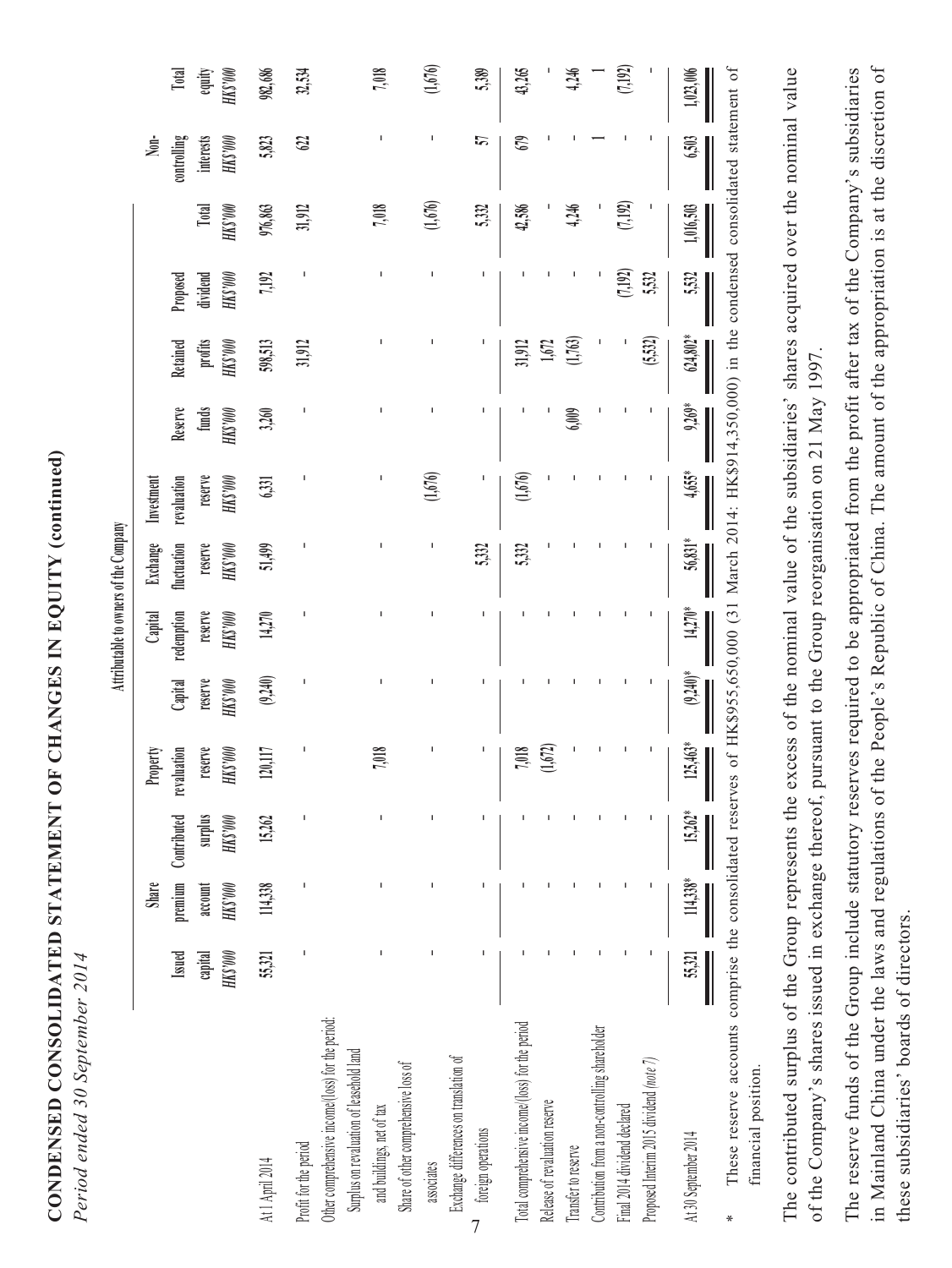#### **NOTES TO CONDENSED CONSOLIDATED FINANCIAL STATEMENTS**

#### **1 BASIS OF PREPARATION**

These unaudited condensed financial statements have been prepared in accordance with the applicable disclosure requirements of Appendix 16 of the Rules Governing the Listing of Securities (the "Listing Rules") of The Stock Exchange of Hong Kong Limited (the "Stock Exchange") and with Hong Kong Accounting Standard ("HKAS") 34 "Interim Financial Reporting" issued by the Hong Kong Institute of Certified Public Accountants. They have been prepared under the historical cost convention, except for leasehold land and buildings classified as property, plant and equipment, and investment properties, which have been measured at fair value. These unaudited condensed financial statements should be read in conjunction with the annual accounts for the year ended 31 March 2014.

The accounting policies adopted are consistent with those followed in the preparation of the Group's annual audited financial statements for the year ended 31 March 2014, except for the adoption of certain new and revised Hong Kong Financial Reporting Standards ("HKFRSs") (which also include HKASs and Interpretations) for the first time in the current period.

| HKFRS 10, HKFRS 12 and<br>HKAS 27 (2011) | Amendments to HKFRS 10, HKFRS 12 and HKAS 27 (2011) – Investment Entities |
|------------------------------------------|---------------------------------------------------------------------------|
| Amendments                               |                                                                           |
| <b>HKAS 32 Amendments</b>                | Amendments to HKAS 32 Financial Instruments: Presentation                 |
|                                          | - Offsetting Financial Assets and Financial Liabilities                   |
| <b>HKAS 39 Amendments</b>                | Amendments to HKAS 39 Financial Instruments: Recognition and Measurement  |
|                                          | - Novation of Derivatives and Continuation of Hedge Accounting            |
| HK(IFRIC)-Int 21                         | Levies                                                                    |

The adoption of these new and revised HKFRSs has had no significant financial effect on these financial statements.

#### **2. OPERATING SEGMENT INFORMATION**

For management purposes, the Group is organised into business units based on their products and services and has three reportable operating segments as follows:

- (a) the construction business segment is engaged in construction contract works as a main contractor and decoration, as well as the provision of electrical and mechanical engineering services;
- (b) the property development and investment business segment is engaged in property development of residential and commercial properties and holding of investment properties; and
- (c) the "others" segment comprises, principally, trading of medical equipment and home security and automation products, and provision of related installation and maintenance services as well as trading of various granite and marble products, stone slabs and products for construction market.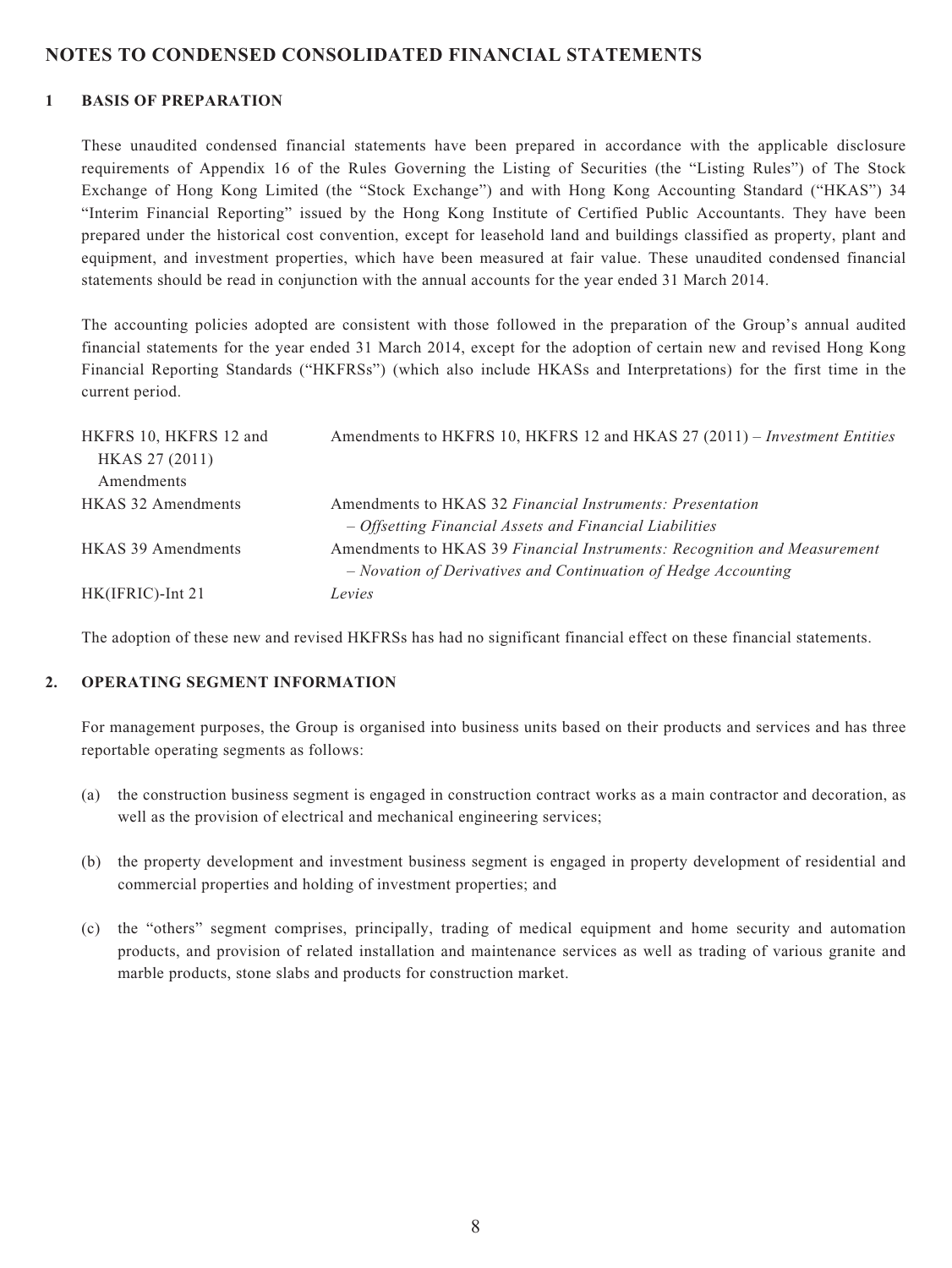#### **2. OPERATING SEGMENT INFORMATION (continued)**

Management monitors the results of its operating segments separately for the purpose of making decisions about resources allocation and performance assessment. Segment performance is evaluated based on reportable segment profit/ loss, which is a measure of adjusted profit before tax. The adjusted profit before tax is measured consistently with the Group's profit before tax except that interest income, gain on disposal of a subsidiary, gain on disposal of an availablefor-sale investment, finance costs, share of profits and losses of a joint venture and associates as well as head office and corporate expenses are excluded from such measurement.

Segment assets exclude investment in a joint venture, investments in associates, other unallocated head office and corporate assets as these assets are managed on a group basis.

Segment liabilities exclude other unallocated head office and corporate liabilities, including interest-bearing bank borrowings, tax payable and deferred tax liabilities, as these liabilities are managed on a group basis.

Intersegment sales and transfers are transacted with reference to the selling prices used for sales made to third parties at the then prevailing market prices.

During the period, the Group's operating segments changed as a result of the change in the Group's internal business reporting structure for more efficient use of the managerial resources. The corresponding information for the six months ended 30 September 2013 has been re-presented accordingly.

#### *For the six months ended 30 September*

|                                    |                 |                              |                 | Property development    |                 |               |                          |              |
|------------------------------------|-----------------|------------------------------|-----------------|-------------------------|-----------------|---------------|--------------------------|--------------|
|                                    |                 | <b>Construction business</b> |                 | and investment business |                 | <b>Others</b> |                          | <b>Total</b> |
|                                    | 2014            | 2013                         | 2014            | 2013                    | 2014            | 2013          | 2014                     | 2013         |
|                                    | <b>HK\$'000</b> | HK\$'000                     | <b>HK\$'000</b> | HK\$'000                | <b>HK\$'000</b> | HK\$'000      | <b>HK\$'000</b>          | HK\$'000     |
| Segment revenue:                   |                 |                              |                 |                         |                 |               |                          |              |
| Sales to external customers        | 369,760         | 327,196                      | 169,948         | 61,697                  | 11,520          | 18,926        | 551,228                  | 407,819      |
| Other income and gains             | 1,132           | 963                          | 24,357          | 19,083                  | 415             | 520           | 25,904                   | 20,566       |
| Revenue                            | 370,892         | 328,159                      | 194,305         | 80,780                  | 11,935          | 19,446        | 577,132                  | 428,385      |
| <b>Segment results</b>             |                 |                              |                 |                         |                 |               |                          |              |
| Operating profit                   | 8,768           | 6,151                        | 49,809          | 13,976                  | 892             | 2,125         | 59,469                   | 22,252       |
| Reconciliation:                    |                 |                              |                 |                         |                 |               |                          |              |
| Interest income                    |                 |                              |                 |                         |                 |               | 1,479                    | 1,021        |
| Gain on disposal of a subsidiary   |                 |                              |                 |                         |                 |               | $\overline{\phantom{0}}$ | 15,445       |
| Gain on disposal of                |                 |                              |                 |                         |                 |               |                          |              |
| an available-for-sale investment   |                 |                              |                 |                         |                 |               |                          | 500          |
| Dividend income                    |                 |                              |                 |                         |                 |               | 952                      |              |
| Unallocated income                 |                 |                              |                 |                         |                 |               | 396                      | 396          |
| Unallocated expenses               |                 |                              |                 |                         |                 |               | (8,981)                  | (2,730)      |
| Finance costs                      |                 |                              |                 |                         |                 |               | (843)                    | (954)        |
| Share of losses of a joint venture |                 |                              |                 |                         |                 |               |                          | (4)          |
| Share of profits of associates     |                 |                              |                 |                         |                 |               | 304                      | 355          |
| Profit before tax                  |                 |                              |                 |                         |                 |               | 52,776                   | 36,281       |

 $\sim$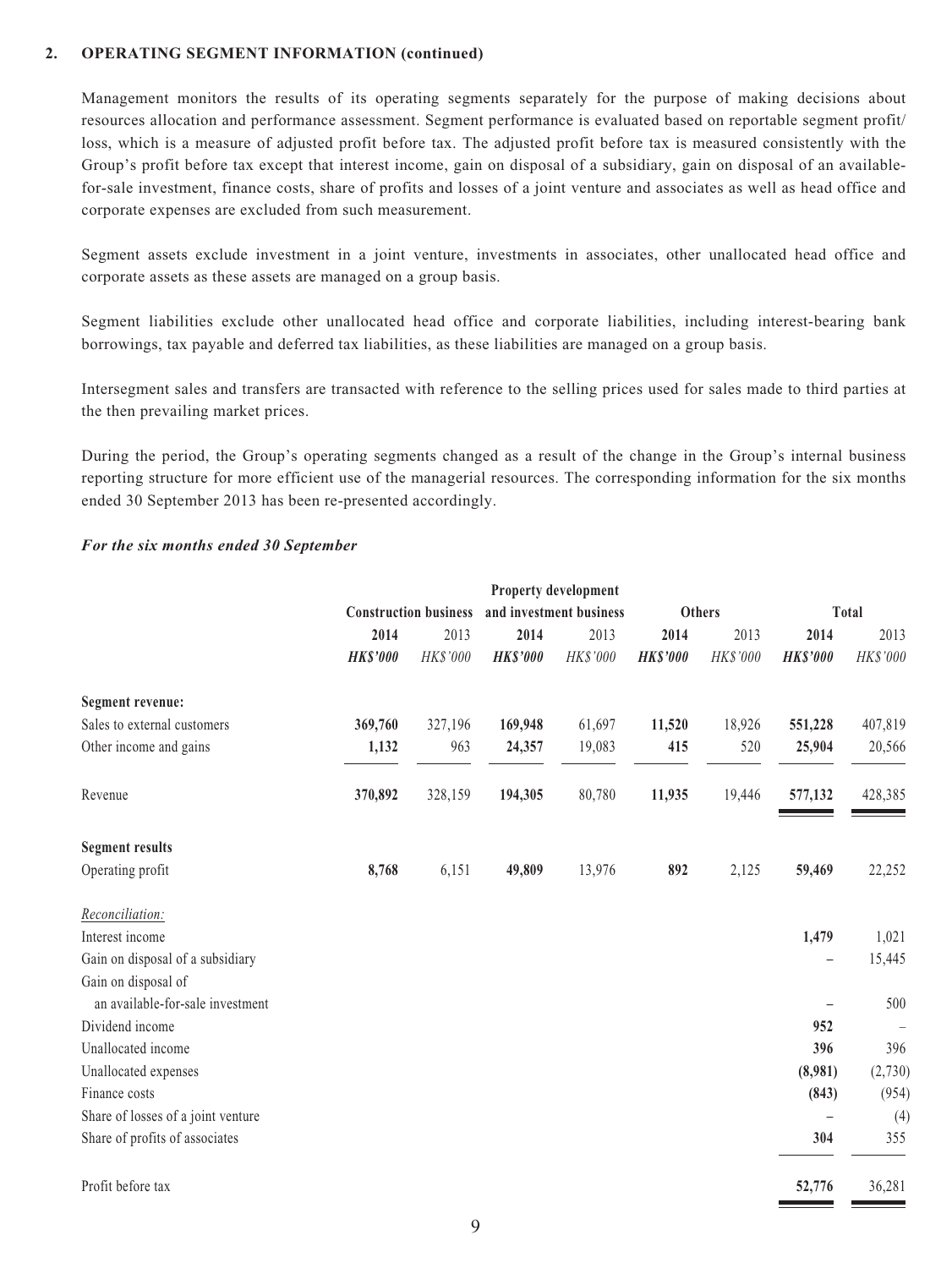#### **2. OPERATING SEGMENT INFORMATION (continued)**

The following table presents segment assets and liabilities of the Group's operating segments as at 30 September 2014 and 31 March 2014:

| Construction    | Property<br>development<br>and investment |                 | <b>Total</b>     |
|-----------------|-------------------------------------------|-----------------|------------------|
| <b>HK\$'000</b> | <b>HK\$'000</b>                           | <b>HK\$'000</b> | <b>HK\$'000</b>  |
|                 |                                           |                 |                  |
| 278,855         | 1,673,430                                 | 27,559          | 1,979,844        |
|                 |                                           |                 | 1,625<br>175,344 |
|                 |                                           |                 | 2,156,813        |
| 147,379         | 197,351                                   | 14,231          | 358,961          |
|                 |                                           |                 | 774,846          |
|                 |                                           |                 | 1,133,807        |
|                 |                                           |                 |                  |
| 261,460         | 1,438,428                                 | 20,202          | 1,720,090        |
|                 |                                           |                 | 3,785<br>203,515 |
|                 |                                           |                 | 1,927,390        |
| 172,907         | 139,614                                   | 5,774           | 318,295          |
|                 |                                           |                 | 626,409          |
|                 |                                           |                 | 944,704          |
|                 | business                                  | business        | <b>Others</b>    |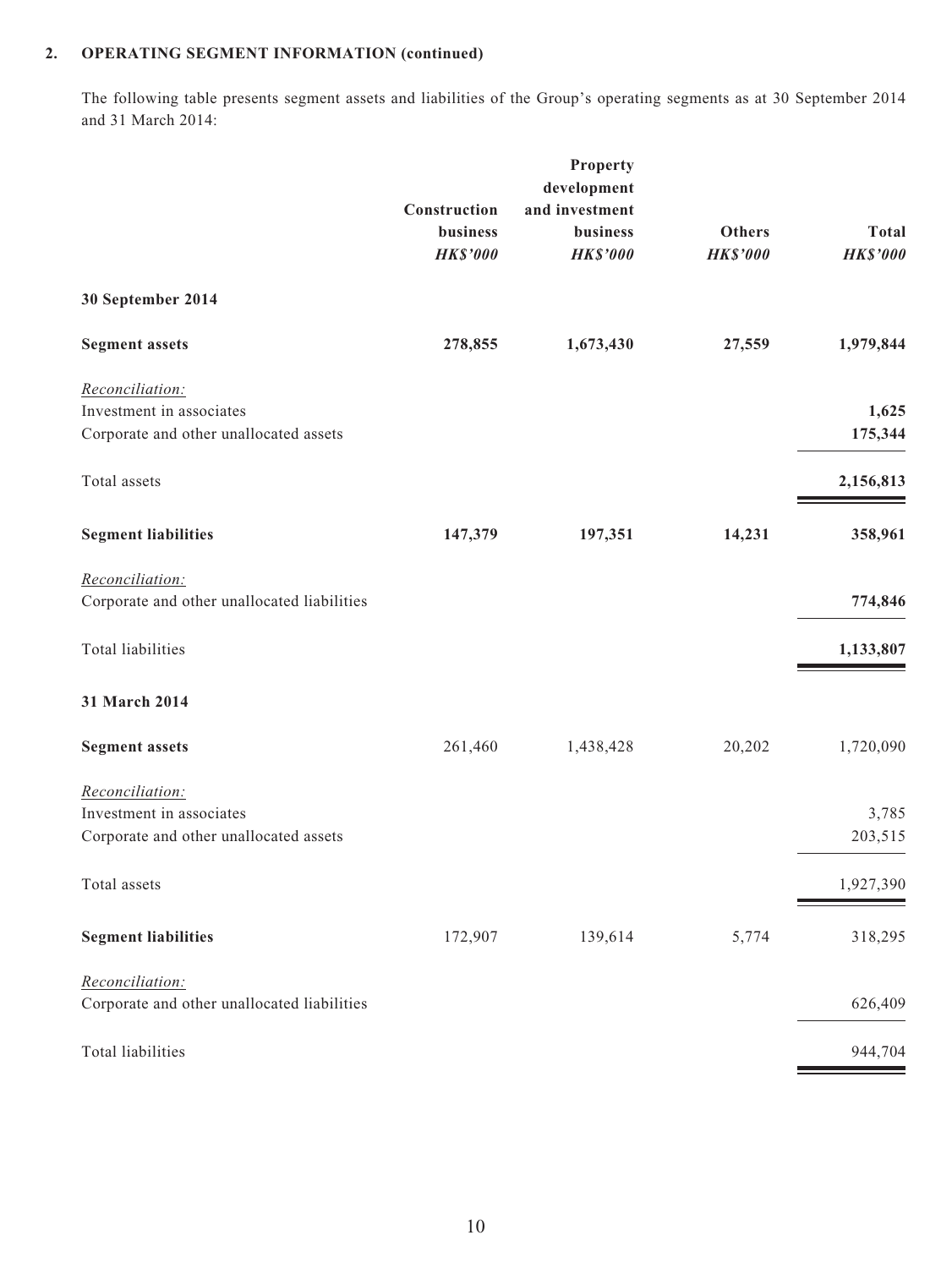#### **2. OPERATING SEGMENT INFORMATION (continued)**

#### *For the six months ended 30 September*

|                               | Construction             |          |                         | Property development |                 |          |                 |          |
|-------------------------------|--------------------------|----------|-------------------------|----------------------|-----------------|----------|-----------------|----------|
|                               | <b>business</b>          |          | and investment business |                      | <b>Others</b>   |          | Total           |          |
|                               | 2014                     | 2013     | 2014                    | 2013                 | 2014            | 2013     | 2014            | 2013     |
|                               | <b>HK\$'000</b>          | HK\$'000 | <b>HK\$'000</b>         | HK\$'000             | <b>HK\$'000</b> | HK\$'000 | <b>HK\$'000</b> | HK\$'000 |
| Other segment information:    |                          |          |                         |                      |                 |          |                 |          |
| Loss on disposal of items of  |                          |          |                         |                      |                 |          |                 |          |
| property, plant and equipment | 284                      |          |                         |                      |                 | 12       | 284             | 12       |
| Reversal of impairment        |                          |          |                         |                      |                 |          |                 |          |
| of accounts receivable        |                          |          |                         | -                    | (51)            | (18)     | (51)            | (18)     |
| Reversal of impairment        |                          |          |                         |                      |                 |          |                 |          |
| of other receivables          | (630)                    |          |                         |                      |                 |          | (630)           |          |
| Provision for inventories     | $\overline{\phantom{0}}$ |          |                         |                      | 900             | 512      | 900             | 512      |
| Depreciation                  | 2,273                    | 2,525    | 594                     | 569                  | 35              | 51       | 2,902           | 3,145    |

#### **3. REVENUE, OTHER INCOME AND GAINS**

Revenue, which is also the Group's turnover, represents an appropriate proportion of contract revenue from construction contracts; income from property development and investment business; the net invoiced value of goods sold, after allowance for returns and trade discounts; and provision of related installation and maintenance services.

An analysis of revenue, other income and gains is as follows:

|                                                                                                                                                                                                    | 2014            | 2013     |
|----------------------------------------------------------------------------------------------------------------------------------------------------------------------------------------------------|-----------------|----------|
|                                                                                                                                                                                                    | <b>HK\$'000</b> | HK\$'000 |
| Revenue                                                                                                                                                                                            |                 |          |
| Income from construction contracting and related business                                                                                                                                          | 369,760         | 327,196  |
| Income from property development and investment business                                                                                                                                           | 169,948         | 61,697   |
| Income from trading of medical equipment and home security<br>and automation products, and provision of related installation and<br>maintenance services as well as trading of various granite and |                 |          |
| marble products, stone slabs and products for construction market                                                                                                                                  | 11,520          | 18,926   |
|                                                                                                                                                                                                    | 551,228         | 407,819  |
| Other income and gains                                                                                                                                                                             |                 |          |
| Bank interest income                                                                                                                                                                               | 1,479           | 1,021    |
| Dividend income                                                                                                                                                                                    | 952             |          |
| Gross rental income                                                                                                                                                                                | 24,010          | 18,831   |
| Gain on disposal of an available-for sale investment                                                                                                                                               |                 | 500      |
| Others                                                                                                                                                                                             | 1,895           | 1,735    |
|                                                                                                                                                                                                    | 28,336          | 22,087   |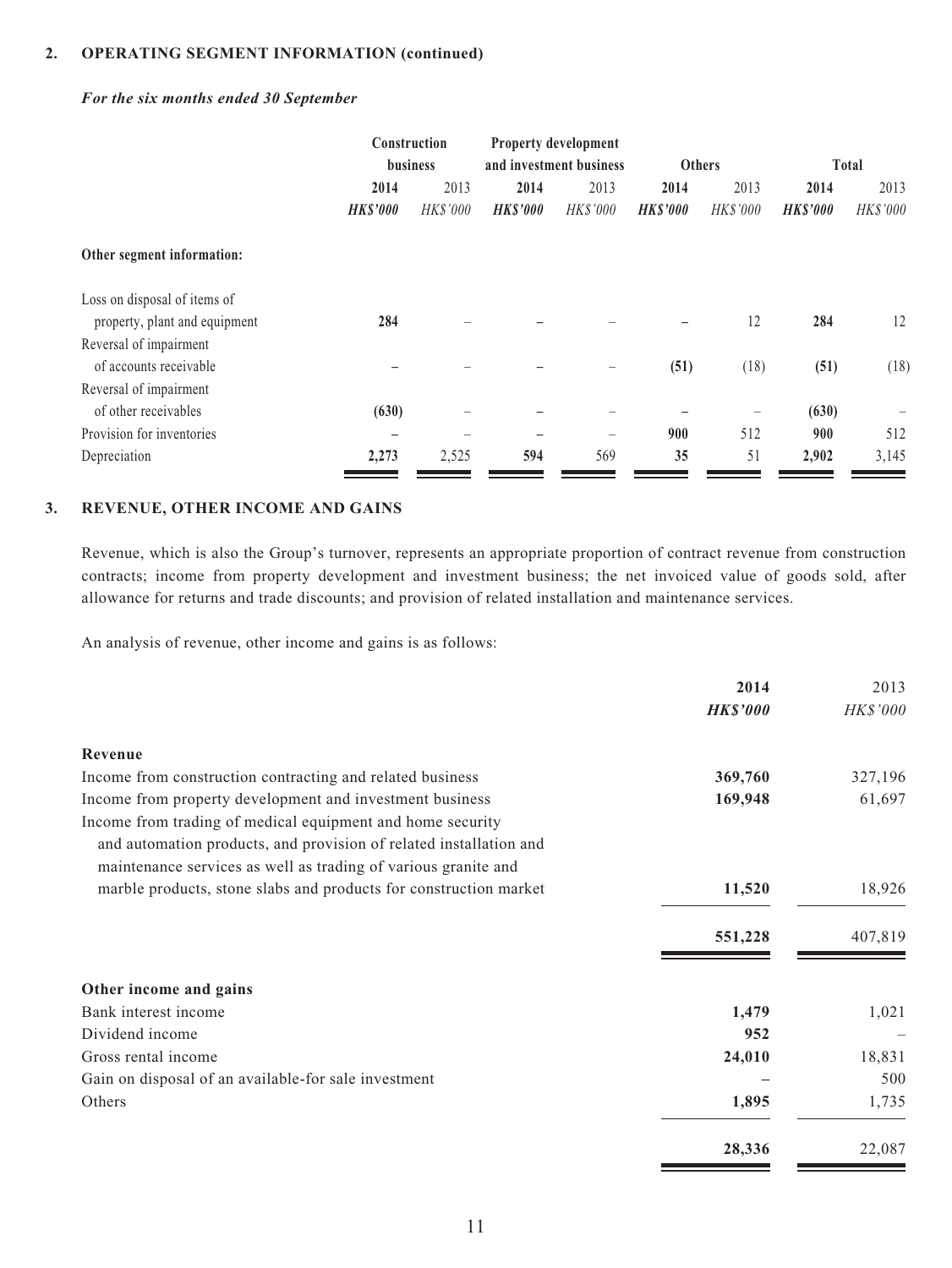#### **4. PROFIT BEFORE TAX**

The Group's profit before tax is arrived at after charging/(crediting):

| Cost of properties sold<br>Cost of construction contracting<br>Cost of inventories sold and services provided | <b>HK\$'000</b><br>119,681<br>345,618<br>7,296<br>2,902 | HK\$'000<br>45,031<br>306,345<br>14,529 |
|---------------------------------------------------------------------------------------------------------------|---------------------------------------------------------|-----------------------------------------|
|                                                                                                               |                                                         |                                         |
|                                                                                                               |                                                         |                                         |
|                                                                                                               |                                                         |                                         |
|                                                                                                               |                                                         |                                         |
| Depreciation                                                                                                  |                                                         | 3,145                                   |
| Minimum lease payments under operating leases on land and buildings                                           | 903                                                     | 915                                     |
| Loss on disposal of items of property, plant and equipment <sup><math>\wedge</math></sup>                     | 284                                                     | 12                                      |
| Employee benefit expense (including directors' remuneration):                                                 |                                                         |                                         |
| Wages and salaries                                                                                            | 25,552                                                  | 22,742                                  |
| Pension schemes contributions*                                                                                | 621                                                     | 542                                     |
| Less: Amount capitalised                                                                                      | (6, 544)                                                | (5,095)                                 |
|                                                                                                               | 19,629                                                  | 18,189                                  |
| Directors' remuneration:                                                                                      |                                                         |                                         |
| Fee                                                                                                           | 228                                                     | 156                                     |
| Salaries and allowances                                                                                       | 2,367                                                   | 2,249                                   |
| Pension schemes contributions                                                                                 | 40                                                      | 38                                      |
|                                                                                                               | 2,635                                                   | 2,443                                   |
| Foreign exchange differences, net^                                                                            | (724)                                                   | (719)                                   |
| Provision for inventories, included in cost of inventories sold                                               | 900                                                     | 512                                     |
| Reversal of impairment of accounts receivable^                                                                | (51)                                                    | (18)                                    |
| Reversal of impairment of other receivable^                                                                   | (630)                                                   |                                         |

\* At 30 September 2014 there were no forfeited contributions available to the Group to reduce contributions to the pension schemes in future years (2013: Nil).

^ These amounts are included in "Other operating income, net" on the face of the condensed consolidated income statement.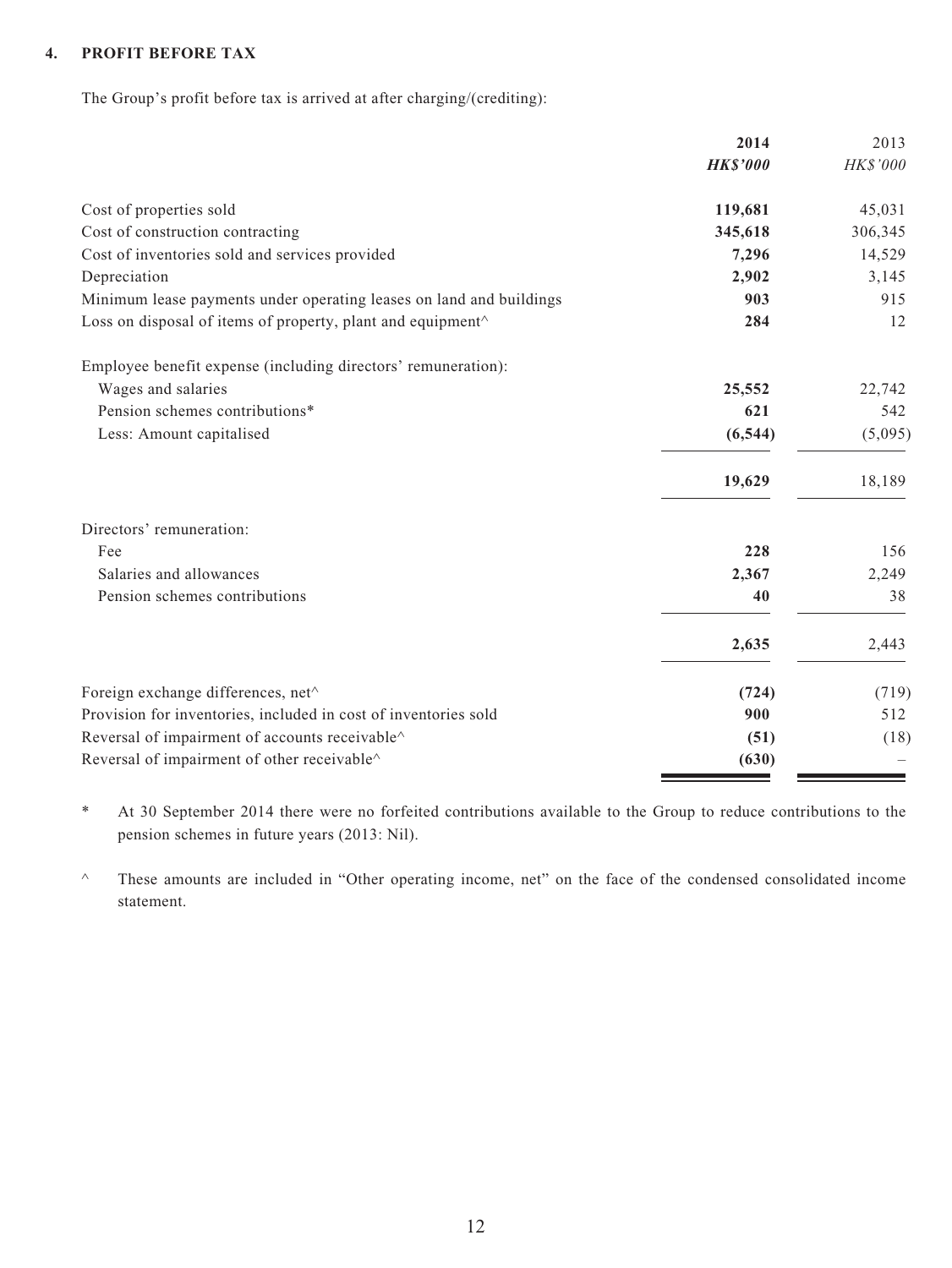#### **5. FINANCE COSTS**

An analysis of finance costs is as follows:

|                                                           | 2014            | 2013            |
|-----------------------------------------------------------|-----------------|-----------------|
|                                                           | <b>HK\$'000</b> | <b>HK\$'000</b> |
| Interest on bank loans and overdrafts wholly repayable    |                 |                 |
| within five years and total interest expense on financial |                 |                 |
| liabilities not at fair value through profit or loss      | 25,837          | 18,865          |
| Less: Interest capitalised                                | (24, 994)       | (17, 911)       |
|                                                           | 843             | 954             |

#### **6. INCOME TAX**

Hong Kong profits tax has been provided at the rate of 16.5% on the estimated assessable profits arising in Hong Kong during the period, unless the Group's subsidiaries did not generate any assessable profits arising in Hong Kong during that period or the Group's subsidiaries had available tax losses brought forward from prior years to offset the assessable profits generated during that period. Taxes on profits assessable elsewhere have been calculated at the rates of tax prevailing in the jurisdictions in which the Group operates.

Land appreciation tax ("LAT") in Mainland China is levied at progressive rates ranging from 30% to 60% on the appreciation of land value, being the proceeds from the sale of properties less deductible expenditures including amortisation of land use rights, borrowing costs and all property development expenditures.

|                                                                 | 2014            | 2013           |
|-----------------------------------------------------------------|-----------------|----------------|
|                                                                 | <b>HK\$'000</b> | HK\$'000       |
| Current – Hong Kong                                             |                 |                |
| Charge for the period                                           | 1,310           |                |
| Current - Elsewhere                                             |                 |                |
| Charge for the period                                           | 14,709          | 7,070          |
| Underprovision in prior periods                                 | 194             | $\overline{4}$ |
| Deferred                                                        | 1,257           | (971)          |
| LAT in Mainland China                                           | 2,772           | 2,934          |
| Total tax charge for the period                                 | 20,242          | 9,037          |
| 7.<br><b>INTERIM DIVIDEND</b>                                   |                 |                |
|                                                                 | 2014            | 2013           |
|                                                                 | <b>HK\$'000</b> | HK\$'000       |
| Proposed interim – HK1 cent (2013: HK1 cent) per ordinary share | 5,532           | 5,541          |

The Board of Directors has resolved to declare an interim dividend of HK1 cent (2013: HK1 cent) in respect of the six months ended 30 September 2014 per ordinary share in issue payable on or around 31 December 2014 to shareholders whose names appear on the register of members of the Company on 17 December 2014.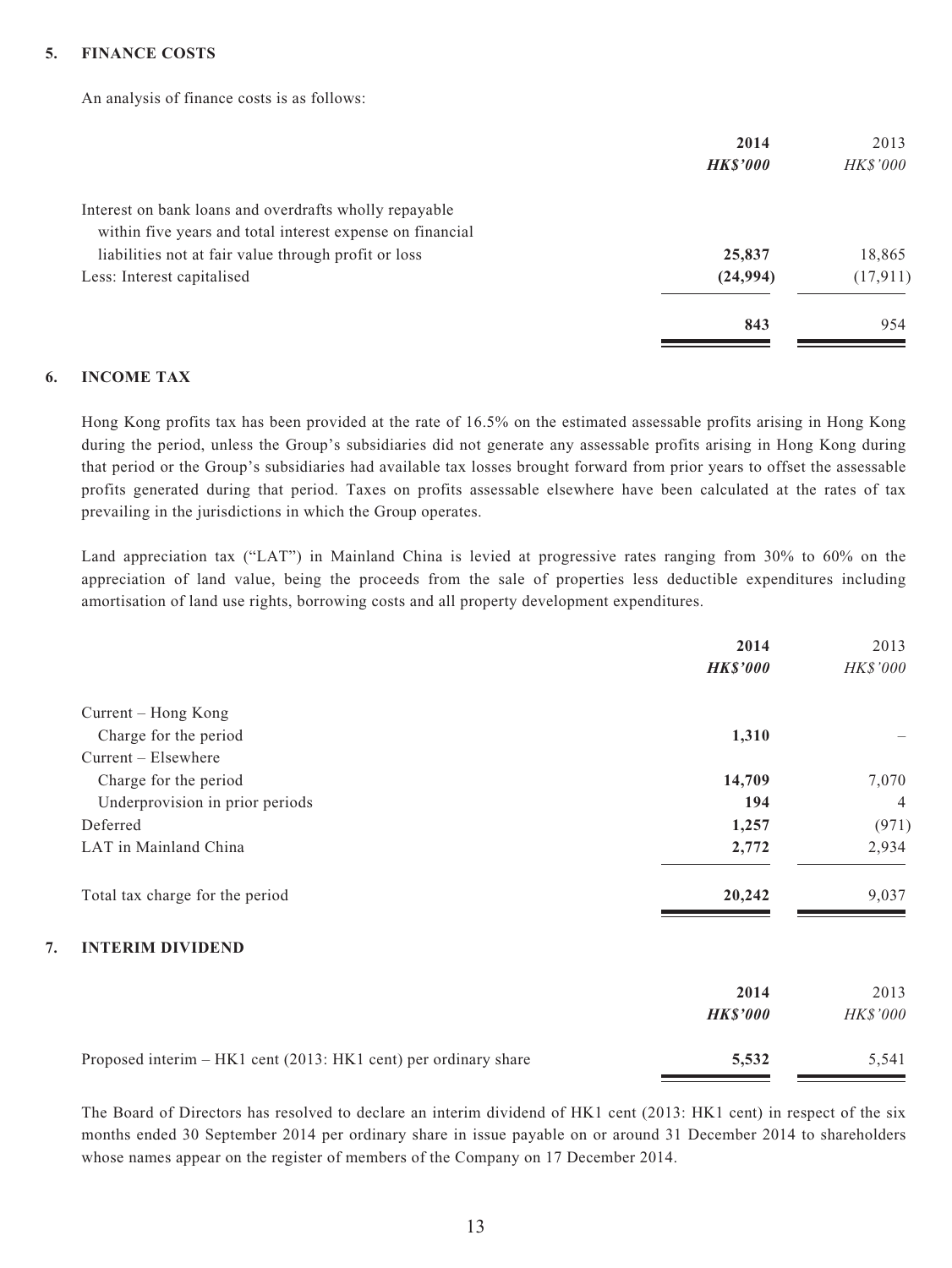#### **8. EARNINGS PER SHARE ATTRIBUTABLE TO ORDINARY EQUITY HOLDERS OF THE COMPANY**

The calculation of basic earnings per share amounts is based on the profit for the period attributable to ordinary equity holders of the Company, and the weighted average number of ordinary shares of 553,210,267 (2013: 556,693,136) in issue during the period.

No adjustment has been made to the basic earnings per share amounts presented for six months ended 30 September 2014 and 2013 in respect of a dilution as the Group has no potential dilutive ordinary shares issued during these periods.

#### **9. INVESTMENT PROPERTIES**

|                                                     | 30 September    | 31 March        |
|-----------------------------------------------------|-----------------|-----------------|
|                                                     | 2014            | 2014            |
|                                                     | <b>HK\$'000</b> | <i>HK\$'000</i> |
| Carrying amount at 1 April                          | 305,000         | 169,375         |
| Net gain from fair value adjustment                 | <b>126</b>      | 122,554         |
| Transferred from completed properties held for sale |                 | 14,923          |
| Exchange realignment                                | 2,440           | (1, 852)        |
| Carrying amount at 30 September/31 March            | 307,566         | 305,000         |

The Group's investment properties are situated in Mainland China and are held under long term lease.

As at 30 September 2014, certain investment properties of the Group with an aggregate carrying amount of HK\$296,478,000 (31 March 2014: HK\$294,125,000) were pledged to secure certain banking facilities granted to the Group.

As at 30 September 2014, investment properties of the Group with a carrying amount of HK\$307,566,000 (31 March 2014: HK\$305,000,000) were leased to an independent third party.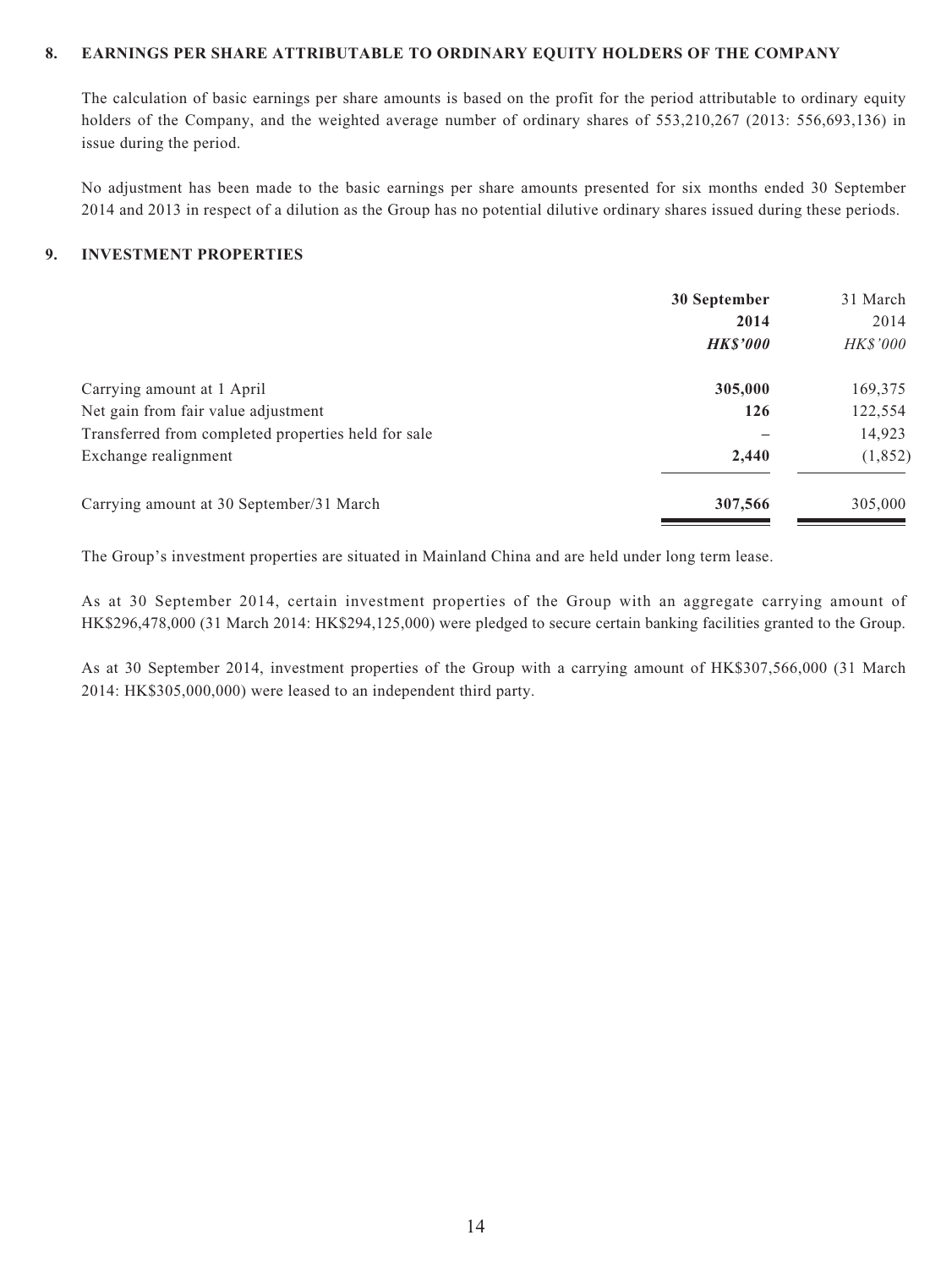#### **10. PROPERTIES HELD FOR SALE UNDER DEVELOPMENT AND PROPERTIES HELD FOR SALE**

| 30 September    | 31 March  |
|-----------------|-----------|
| 2014            | 2014      |
| <b>HK\$'000</b> | HK\$'000  |
| 620,694         | 571,097   |
| 555,471         | 483,516   |
| 1,176,165       | 1,054,613 |
|                 |           |
|                 |           |
| 264,491         | 240,933   |
| 72,714          | 64,888    |
| 218,266         | 177,695   |
| 555,471         | 483,516   |
|                 |           |

As at 30 September 2014, certain completed properties held for sale and properties held for sales under development of the Group with an aggregate carrying amount of HK\$550,433,000 (31 March 2014: HK\$345,149,000) were pledged to secure certain banking facilities granted to the Group.

#### **11. ACCOUNTS RECEIVABLE**

The Group's trading terms with its customers are mainly on credit. The credit period is generally 14 days for the sale of trading goods and up to 180 days for the sale of completed properties held for sale. For retention monies receivable in respect of construction works carried out by the Group, the due dates are usually one year after the completion of the construction work. Each customer has a maximum credit limit. The Group seeks to maintain strict control over its outstanding receivables. Overdue balances are reviewed regularly by senior management. In view of the aforementioned and the fact that the Group's accounts receivable relate to a large number of diversified customers, there is no significant concentration of credit risk. The Group does not held any collateral or other credit enhancements over its trade receivable balances. Accounts receivable are non-interest-bearing.

An aged analysis of the accounts receivable as at the end of the reporting period, based on the invoice date and net of provision, is as follows:

| 30 September    | 31 March |
|-----------------|----------|
| 2014            | 2014     |
| <b>HK\$'000</b> | HK\$'000 |
| 167,865         | 61,298   |
| 500             | 1,285    |
| 1,148           | 64       |
| 1,221           | 1,057    |
| 170,734         | 63,704   |
| 14,151          | 13,502   |
| 184,885         | 77,206   |
|                 |          |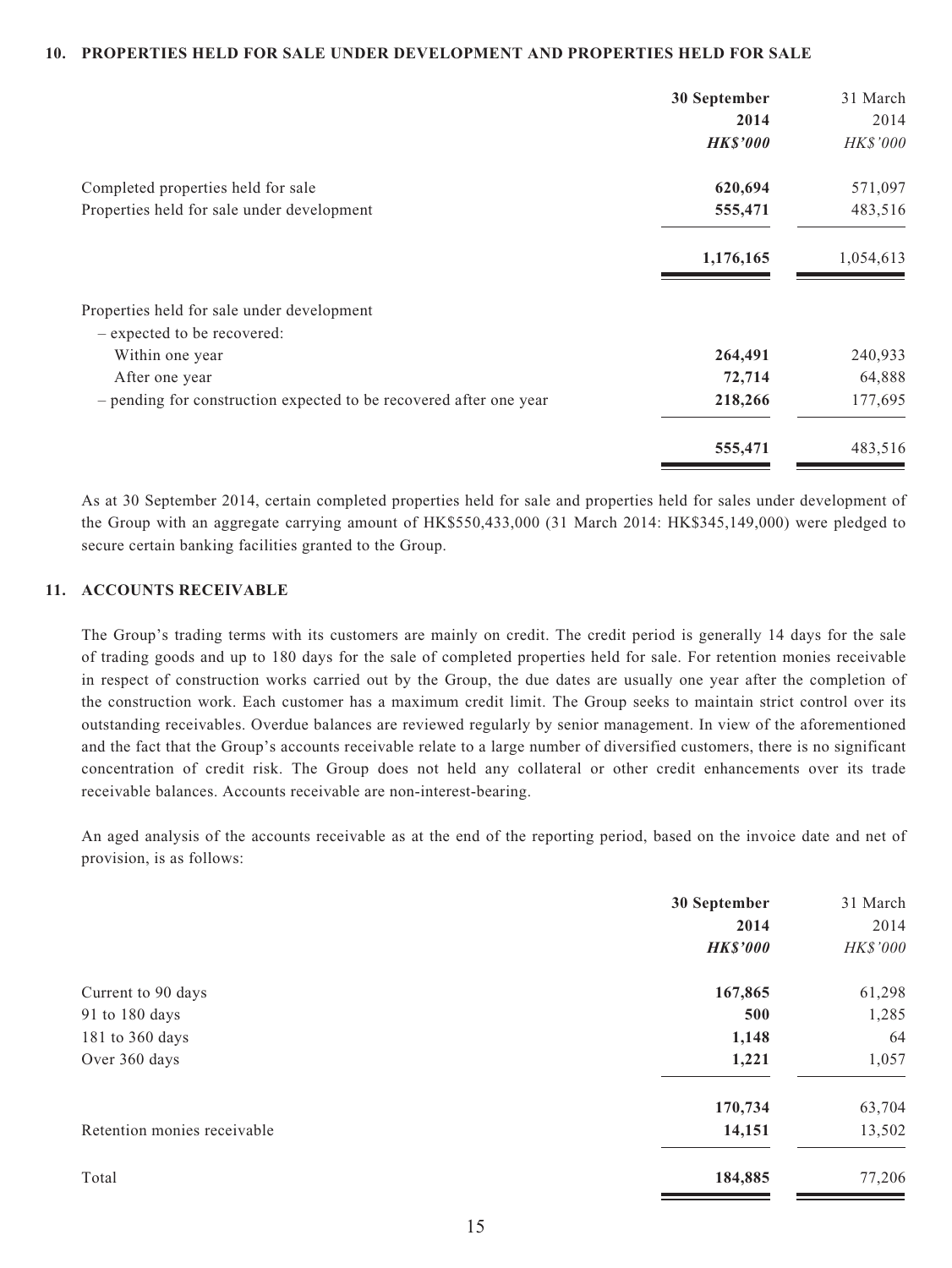#### **12. ACCOUNTS PAYABLE**

An aged analysis of the accounts payable as at the end of the reporting period, based on the invoice date, is as follows:

|                    | 30 September    | 31 March |
|--------------------|-----------------|----------|
|                    | 2014            | 2014     |
|                    | <b>HK\$'000</b> | HK\$'000 |
| Current to 90 days | 17,747          | 49,594   |
| 91 to 180 days     | 7               | 14       |
| 181 to 360 days    | 407             | 2,807    |
| Over 360 days      | 13,836          | 6,776    |
|                    | 31,997          | 59,191   |

Accounts payable are non-interest-bearing and are normally settled on 30-day terms.

#### **13. POST BALANCE SHEET EVENT**

On 1 August 2014, the Board announced that the Company was considering to restructure the construction and engineering contracting business of the Group (the "Spun-off Group") and explore the possibility of a separate listing of the shares (the "DCIHL Shares") of Deson Construction International Holdings Limited ("DCIHL"), an indirect whollyowned subsidiary of the Company.

On 10 September 2014, the Company announced that the Company had submitted a spin-off proposal to the Stock Exchange of Hong Kong Limited (the "Stock Exchange") pursuant to Practice Note 15 to the Listing Rules and the Stock Exchange had confirmed that the Company may proceed with the listing application which was submitted to the Stock Exchange to apply for the listing of, and permission to deal in, the DCIHL Shares on the Growth Enterprise Market ("GEM") of the Stock Exchange. It was initially proposed that the listing of the DCIHL Shares will be by way of introduction to be achieved by a distribution in specie by the Company of up to 32% of the issued share capital of DCIHL upon listing. Following completion of the proposed spin-off, DCIHL will continue to be a subsidiary of the Company.

On 3 November 2014, with a view to maximise the percentage of the DCIHL Shares held by the public immediately after the listing, the Company announced that it proposed to change the method of listing of DCIHL Shares to "listing by way of placing". Given the change in the method of listing, the Company has on 24 October 2014 informed the Stock Exchange by way of an update to the spin-off proposal to the Stock Exchange pursuant to Practice Note 15, which spinoff proposal was previously approved on 2 September 2014. On 30 October 2014, the Stock Exchange confirmed that such a change of listing method will not affect the Stock Exchange's previous decision to allow the Company to proceed with the Proposed Spin-off. It is currently proposed that pursuant to the proposed placing, approximately 12.5% of the DCIHL's enlarged issued share capital (the "Placing Shares") will be placed with professional institutional and other investors in Hong Kong, who are independent third parties. In accordance with the requirements of Practice Note 15 of the Listing Rules, the Board will continue to give due regard to the interests of the shareholders by providing qualifying shareholders of the Company with an assured entitlement to the DCIHL Shares by way of a distribution in specie of up to 27.66% of the issued share capital of DCIHL as enlarged by Placing Shares if the Proposed Spin-off proceeds.

Up to the date of this report, the proposed spin-off is in progress and is subjected to, among others, the approval of the Stock Exchange for the listing of, and permission to deal in, the DCIHL Shares in issue and to be issued on GEM, and may or may not proceed.

Details of the transaction are set out in announcements of the Company dated 1 August 2014, 10 September 2014, 16 September 2014 and 3 November 2014.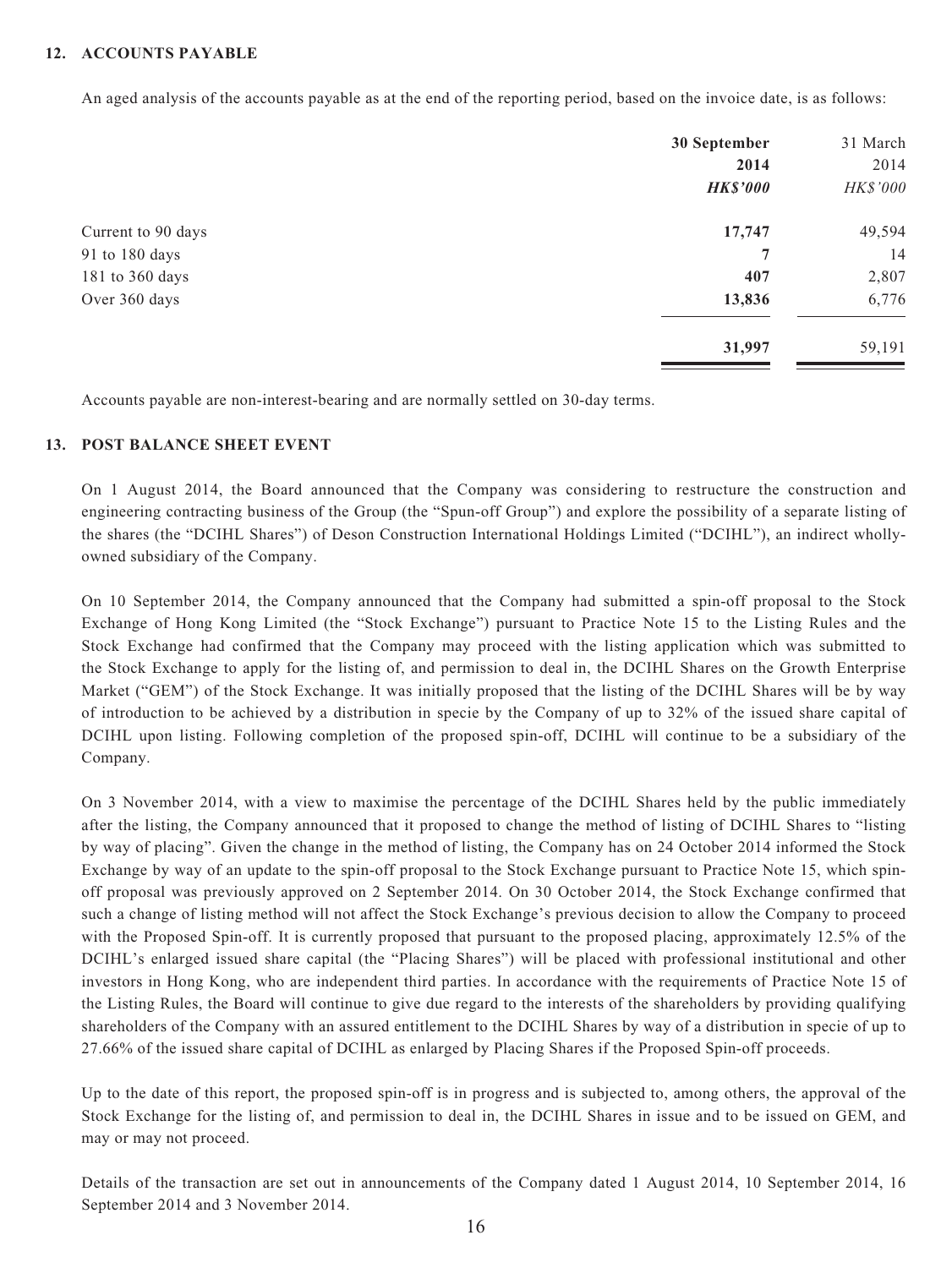### **MANAGEMENT DISCUSSION AND ANALYSIS**

#### **BUSINESS REVIEW**

The Group's turnover for the six months ended 30 September 2014 surged to the highest in history and recorded at HK\$551 million, which represented an increase of 35% as compared with the same period last year. The net profit attributable to equity holders of the Company amounted to approximately HK\$32 million representing an increase of 16% as compared with the same period last year. Earning per share is approximately HK5.77 cents.

The Group's major business segment during the period comprises (i) construction as a main contractor and decoration, as well as the provision of electrical and mechanical ("E&M") engineering services; (ii) property development and investment; and (iii) trading of medical equipment and home security and automation products, and provision of related installation and maintenance services as well as trading of various granite and marble products, stone slabs and products for construction market.

During the six months ended 30 September 2014, the Group completed or substantially completed projects such as design and build foundation works for site formation, drainage abandonment and diversion, excavation and lateral support, retaining wall, piling and pile caps works for residential houses at Stubbs Road, Hong Kong, alternation and addition works for a factory building at Tsun Yip Street, Kwun Tong, Hong Kong, biennial term contract for maintenance and repair of, alternations and additions to, fire services installations for health services buildings in Kowloon and New Territories East region, Hong Kong, fitting out works for Citistore at Yuen Long, electrical, mechanical ventilation air conditioning and fire services for transformation of the former married quarters on Hollywood Road into a creative industries landmark at Central, new school campus in Sai Kung for Hong Kong Academy, Hong Kong, fitting out works for Miu Miu shop and Prada shop at Tianjin and Shanghai, the PRC. In the current period, turnover generated from the construction business segment surged to the highest in history, this is mainly because more different types of building construction contracts and fitting out contracts with higher aggregate contract sum are granted to the Group.

In the current period, segment operating profit generated from the property development and investment business increased by 256% as compared to the same period last year. This is mainly due to the Group had completed the Zhu Ji Lane (「珠璣巷」) project in the city of Kaifeng, PRC and sold certain commercial units which generated tremendous turnover and satisfactory gross profit to the Group, whereas in the same period of last year, we only sold the remaining completed properties of section B, D to F of Phase II of Century Place, Kaifeng, the PRC. Also, the Group earned more temporary rental income for the completed properties held for sales before sales is made, as a result, the operating profit generated from this segment increased.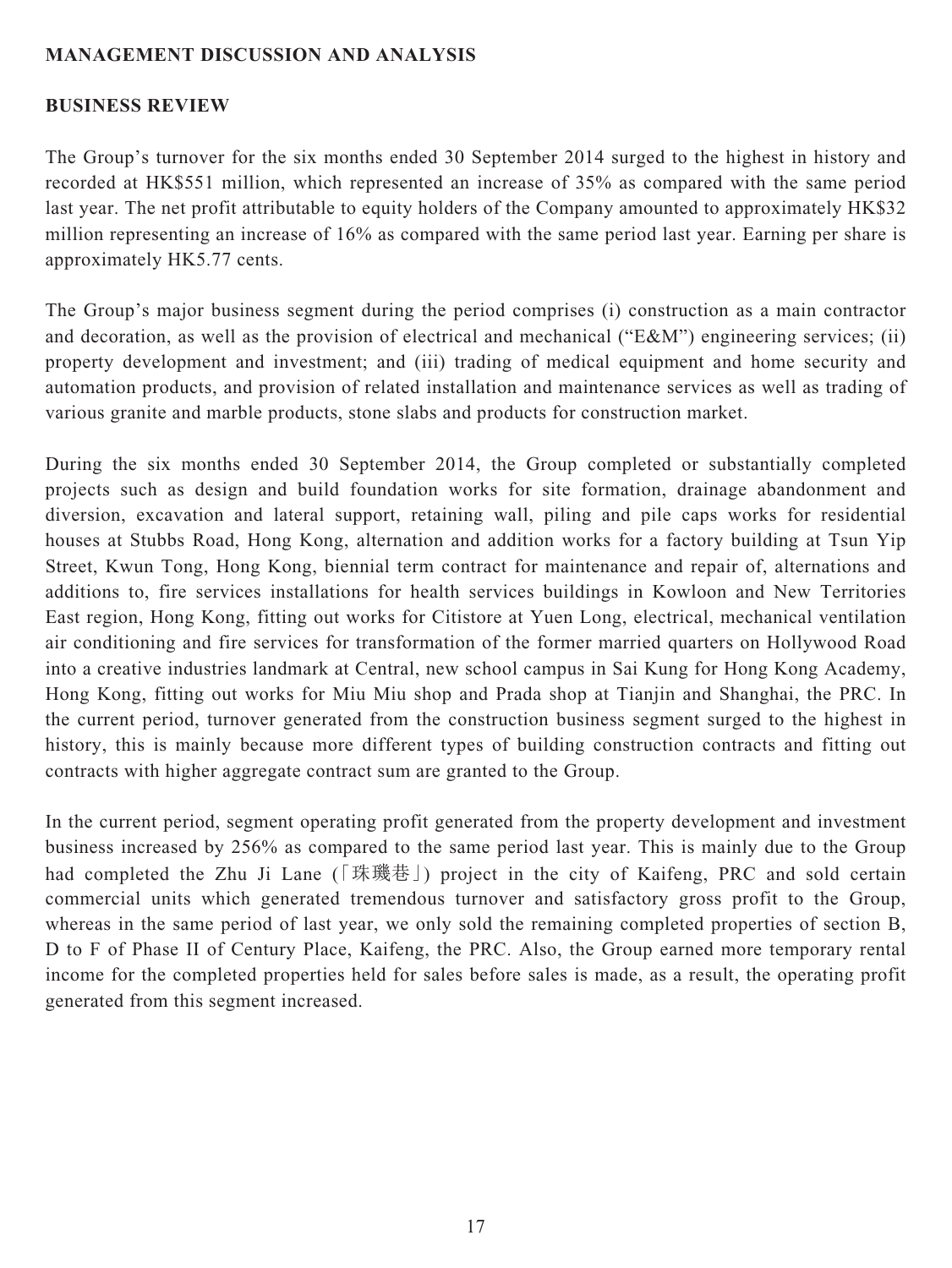On 1 August 2014, the Board announced that the Company was considering to restructure the construction and engineering business of the Group and explore the possibility of separate listing of the shares of Deson Construction International Holdings Limited ("DCIHL"), an indirect wholly-owned subsidiary of the Company. As part of the restructuring, a Subscription Agreement was entered into between the Company and Huge Energy Holdings Limited ("Huge Energy"), a company incorporated in British Virgin Islands and a strategic investor who is independent of and is not a connected person of the Company, regarding the subscription of 9.9% of the enlarged issued share capital of Latest Ventures Limited ("LVL") , an indirect wholly-owned subsidiary of the Company, with the subscription price of HK\$12,450,000. Immediate after completion of the subscription, LVL is owned as to 90.1% by the Company and 9.9% by Huge Energy. LVL is proposed to be a subsidiary of DCIHL and to act as the intermediate holding company of the Construction and Engineering Group.

## **FINANCIAL REVIEW**

## **Turnover**

For the six months ended 30 September 2014, the Group's turnover amounted to approximately HK\$551 million, increased by 35% as compared to the same period last year. The increase was mainly contributed by the construction business segment, which more building construction contracts and fitting out contracts with higher aggregate contract sum were granted to the Group during the current period. Also, for the property development and investment segment, the Group had completed the Zhu Ji Lane (「珠璣 巷」) project in the city of Kaifeng, PRC and sold certain commercial units which generated tremendous turnover and satisfactory gross profit to the Group, whereas in the same period of last year, we only sold the remaining completed properties of sections B, D to F of Phase II of Century Place, Kaifeng, the PRC. Turnover generated from construction contracting business, property development and investment business and other business amounted to approximately HK\$370 million, HK\$170 million, HK\$11 million respectively, which represent an increase 13% and 175% and a decrease 39% respectively as compared to the same period last year.

## **Gross profit margin**

During the six months ended 30 September 2014, the Group's gross profit margin was approximately 14%, up by 4% as compared to the last period's 10%, this is mainly driven from the increase in the percentage of turnover generated from the property development and investment segment over the total turnover, from the last period's 15% to this period's 31%, where the gross profit margin of this segment generally has a much higher gross profit margin than the other main segment-construction contracting segment, as a result, the overall gross profit margin is higher than the last period.

#### **Liquidity and financial resources**

As at 30 September 2014, the Group had total assets of HK\$2,156,813,000, which is financed by total liabilities, shareholders' equity and non-controlling interests of HK\$1,133,807,000, HK\$1,016,503,000 and HK\$6,503,000, respectively. The Group's current ratio at 30 September 2014 was 1.84 as compared to 2.01 at 31 March 2014.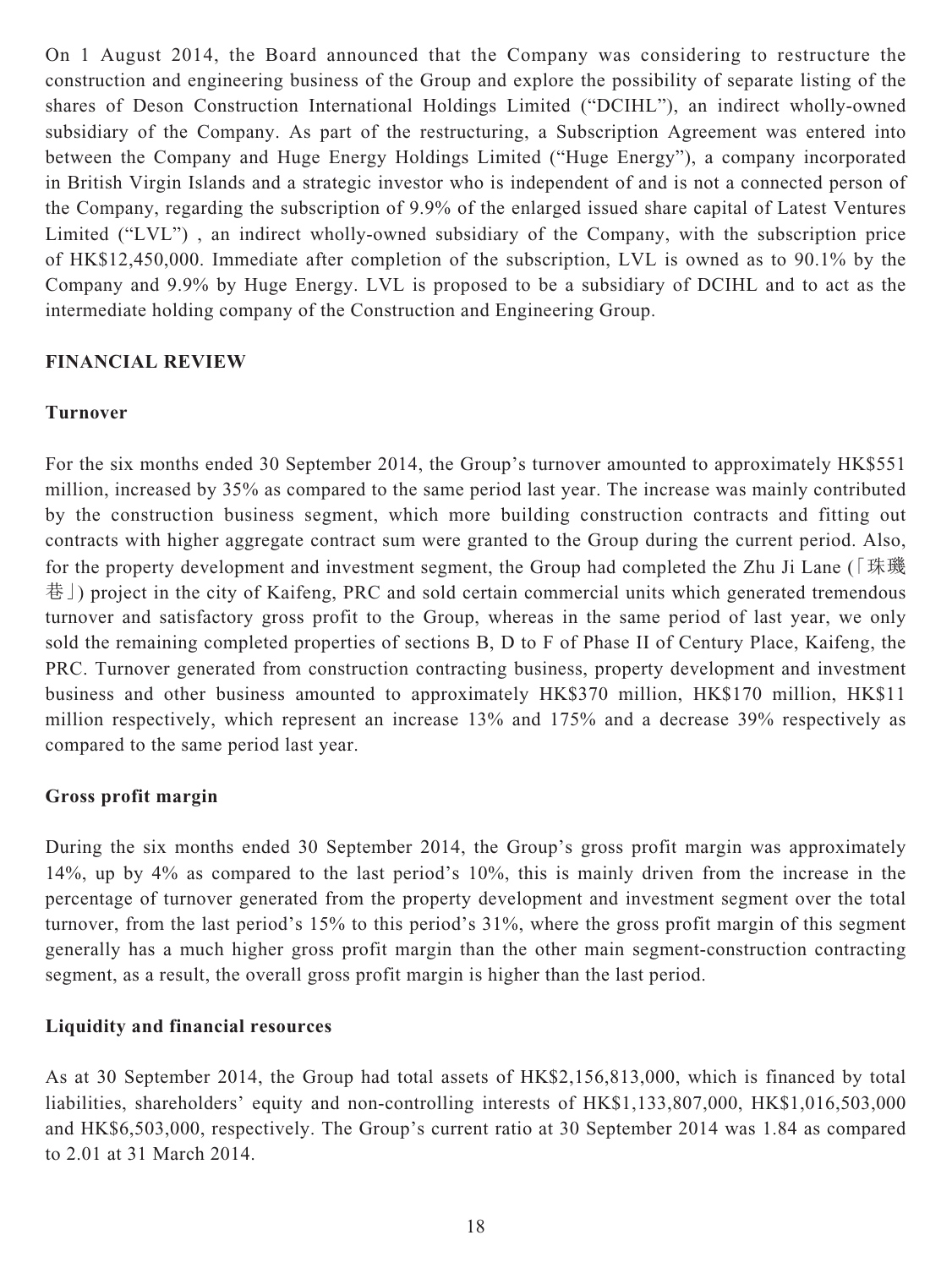The gearing ratio for the Group is 19% (31 March 2014: 19%). It was calculated based on the noncurrent liabilities of HK\$235,274,000 (31 March 2014: HK\$230,355,000) and long term capital (equity and non-current liabilities) of HK\$1,258,280,000 (31 March 2014: HK\$1,213,041,000).

# **Capital expenditure**

Total capital expenditure for the six months ended 30 September 2014 was approximately HK\$303,000, which are mainly used in the purchase of office equipments.

## **Contingent liabilities**

At the end of the reporting date, there were no significant contingent liabilities for the Group.

# **Commitments**

At the end of the reporting date, there were no significant capital commitments for the Group.

## **Charges on group assets**

The Group's banking facilities are secured by:

- (i) the pledge of certain of the Group's leasehold land and buildings situated in Hong Kong of HK\$147,800,000 (31 March 2014: HK\$141,400,000);
- (ii) the pledge of certain of the Group's investment properties situated in Mainland China of HK\$296,478,000 (31 March 2014: HK\$294,125,000);
- (iii) the pledge of certain of the Group's properties held for sale situated in Mainland China of HK\$550,433,000 (31 March 2014: HK\$345,149,000); and

(iv) the pledge of the Group's deposits of HK\$50,726,000 (31 March 2014: HK\$51,797,000).

# **Treasury policies**

The Director will continue to follow a prudent policy in managing its cash balances and maintain a strong and healthy liquidity to ensure that the Group is well placed to take advantage of growth opportunities for the business. In view of the expected development for the property development project in Kaifeng, the PRC, the Group will consider on the Renminbi fund planning to adequately finance this project. Interest for the current bank borrowings were mainly on floating rate basis and the bank borrowings were principally denominated in Hong Kong dollars and Renminbi, hence, there is no significant exposure to foreign exchange rate fluctuations.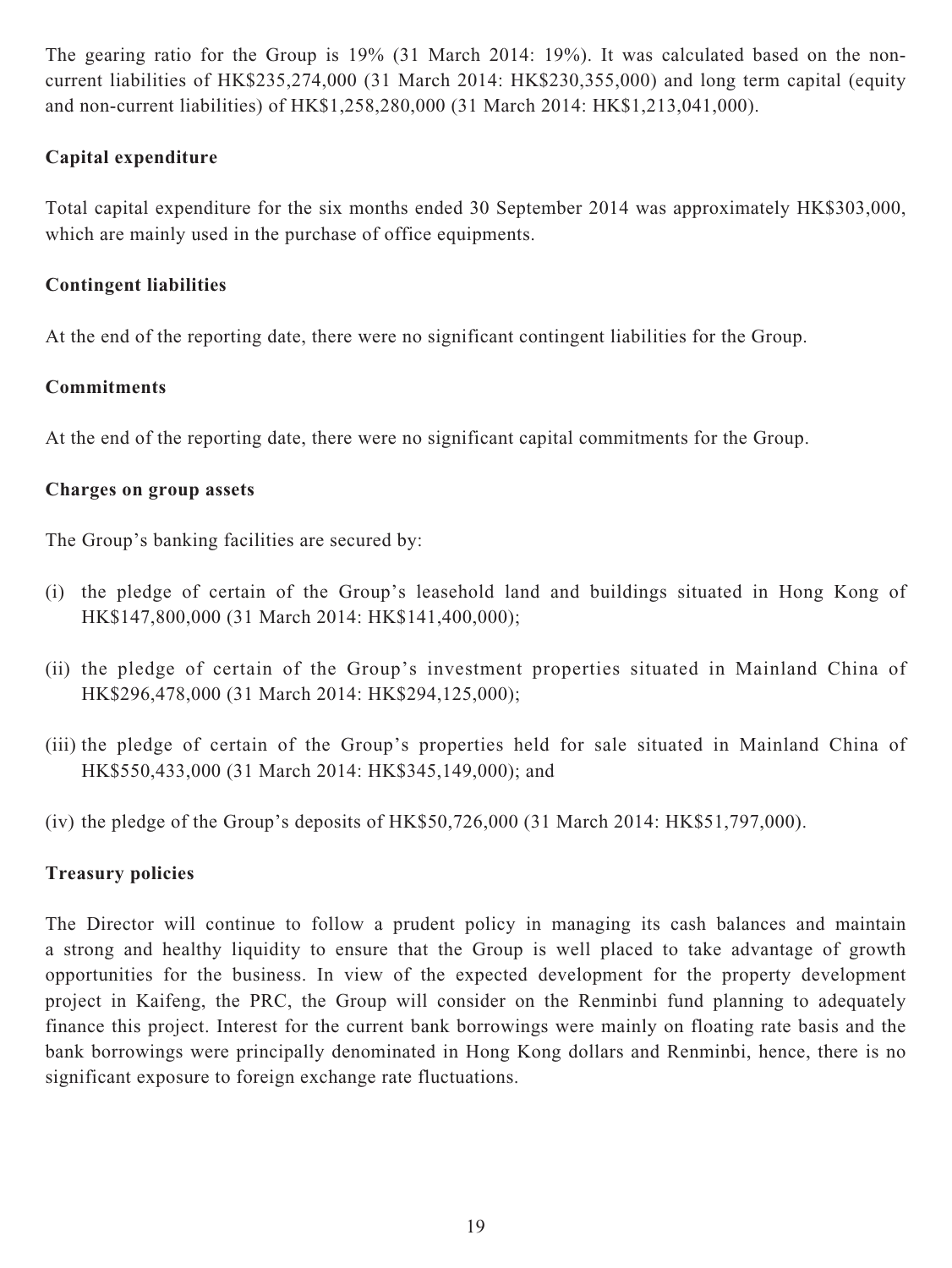#### **Exchange risk exposure**

The Group's receivables and payables were denominated mainly in Hong Kong dollar and Renminbi. Since some of the Group's business are based in the PRC, the continuing appreciation of RMB inevitably increases the development cost and operating cost, however, the fluctuation in RMB is still mild for the time being and the PRC operation is naturally hedged by the future RMB receivables, therefore the management does not foresee any significant foreign currency exposure.

# **PROSPECT**

### **Construction business (including E&M and fitting out works)**

The Group will uphold an on-going parallel development of its construction business (including building construction, E&M and fitting out works) in both the PRC and Hong Kong. With its proven track records and adequate expertise in the main contracting business, the Group obtained "List of Approved Contractors for Public Works under Group C of the Building Category under Environment, Transport and Works Bureau of the HKSAR". Together with the license in Group II under the "Turn-key Interior Design and Fitting-out Works" under the "List of Approved Suppliers of Materials and Specialist Contractors for Public Works" and the 11 licenses held under the "List of Approved Suppliers of Materials and Specialist Contractors for Public Works under Environment, Transport and Works Bureau of the Government of the HKSAR", enables the Group to take an active part in the construction business development.

During the period, new projects such as triennial term contract for the maintenance and repair of, alterations and additions to, fire service installations in General Engineering Services Division Venues in Hong Kong and Islands for the Government of the HKSAR, triennial term contract for the maintenance and repair of, alterations and additions to, fire services installations on Hong Kong and outlying islands for the Government of the HKSAR, triennial term contract for the maintenance and repair of, alterations and additions to, fire service installations in Venues of Hong Kong Police Force, Correctional Services Department and Independent Commission Against Corruption and Security Bureau in Hong Kong Island and Outlying Islands, alternation, addition and fitting out works for Prada shop at Causeway Bay, Hong Kong, fitting out works for Miu Miu shop and Prada shop at Beijing, PRC, fitting out works for bank at Beijing, PRC were granted. As at the date of this announcement, the Group has contracts on hand with a total contract sum of over HK\$1,191 million.

## **Property development and investment**

On 9 June 2005, the Group has been granted the land use rights of a development site in Long Ting district of the city of Kaifeng. The Directors intend to develop a residential and commercial complex on the site with an estimated gross floor area of approximately 221,000 sq. metres. Up to now, gross floor area of 190,000 sq. metres had completed construction and the total sales contract sum achieved amounted to approximately RMB742million. The remaining of the land is under construction, processing smoothly, and it is expected the construction will be completed by 2015.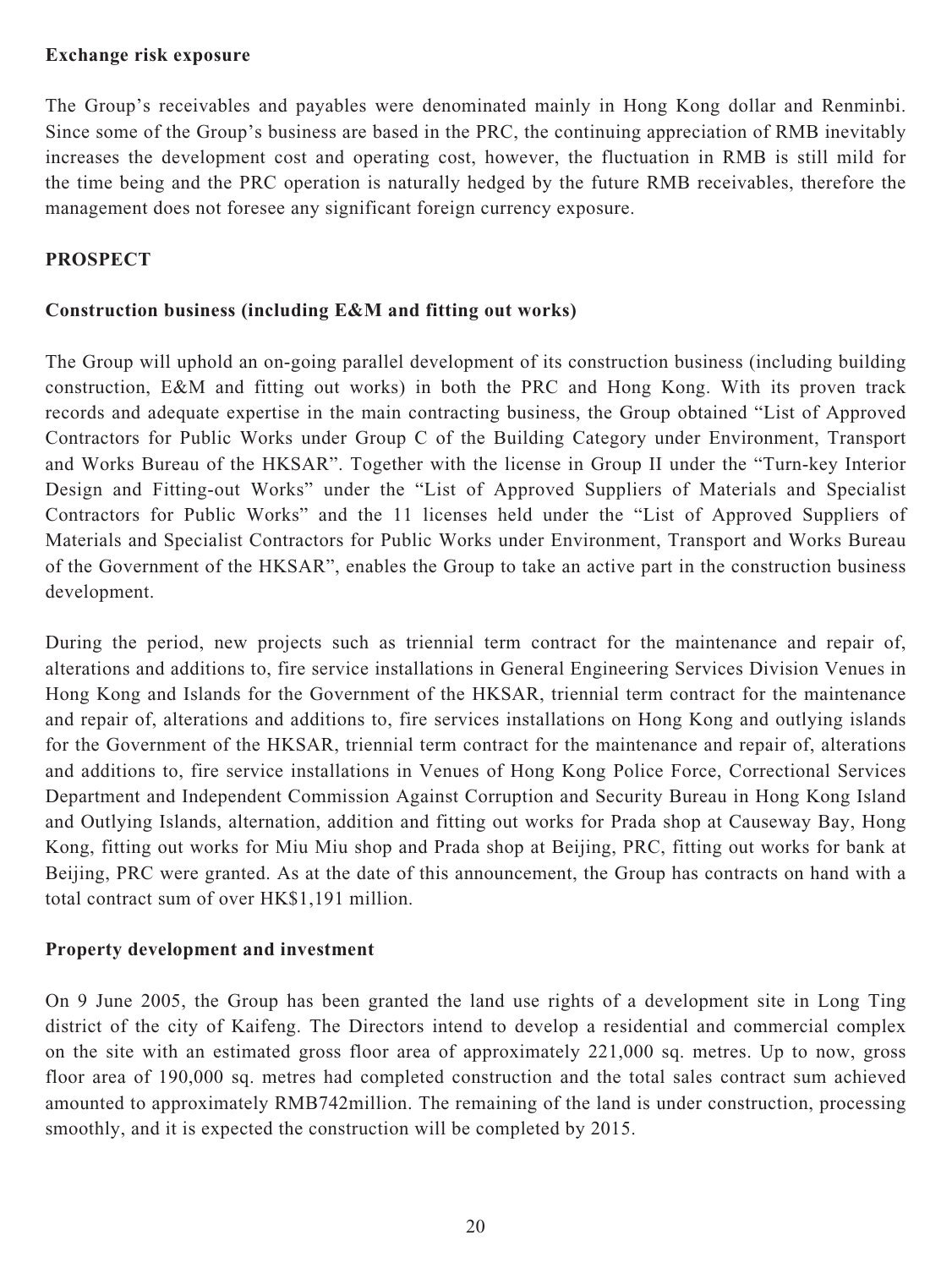On 16 February 2012, the Group has successfully won a bid for the acquisition of land use right of a residential and commercial site in the city of Kaifeng. The Directors intend to develop a residential and commercial complex on the site with an estimated gross floor area of approximately 104,000 sq. metres.

During the period, the Group has been granted another land use right in city of Kaifeng, the PRC. The Directors intend to develop a commercial street project with a total gross floor area of approximately 13,000 sq. meters. It was put in use in the 27th World Hakka Conference which was held in October 2014. Up to now, all the gross floor area had completed construction and the total sales contract sum achieved amounted to approximately RMB100 million.

Although customer demand is affected by austerity measures posed by the Central Government and macro-economic uncertainties, property prices are not expected to decrease substantively. In anticipation of appreciation of Renminbi as well as enormous domestic demand, the Board remains optimistic to the property market in Mainland China and the Group will continue to place emphasis on strengthening the property development and investment business, and may acquire additional land bank to richen its land reserve, specifically in the second and third tier cities in the PRC which the market trend and growth potential is consistently increasing, however, the Group has no specific investment plan in relation to any particular project currently.

# **Trading of medical equipment and home security and automation products**

With rising affluence especially in Hong Kong and the major cities in the PRC, the consumers' increasing health awareness, especially among higher-income urban consumers, continued to create higher demand for medical equipments, and our effort in trading of medical equipment should continue to pay off in terms of sales growth and market penetration in the PRC. In the coming year, we will expand our distribution channels and introducing a broader range of products to spur sales growth.

Also, with the increasing safety awareness in Hong Kong and the major cities in the PRC, we expect there will be high demand for wired and wireless security devices and systems, which are applicable to residential estates, commercial offices, shops, hotels, hospitals, museums and prisons.

Going forward, the uncertainty in the world economy and the slow down in economic growth in the mainland will continue to pose challenges to the business. The tightening policies such as restrictions on home purchase as a part of its efforts to control inflation and maintain a stable and healthy economic growth, also caused certain negative impact on the mainland property market. However, it is expected the economy of the PRC will sustain a healthy growth, also, Hong Kong remains well positioned to benefit from the PRC's continuing growth and development, as such, the Group remains optimistic in the long run and has confidence in the growth momentum in the PRC and Hong Kong.

The Group will continue to adopt efficacious cost management strategies and maintain tight credit control to cope with challenges and enhance competitiveness under the fluctuated operating environment. The Directors will continue to dedicate their best effort to maximize the best interests for the shareholders of the Group.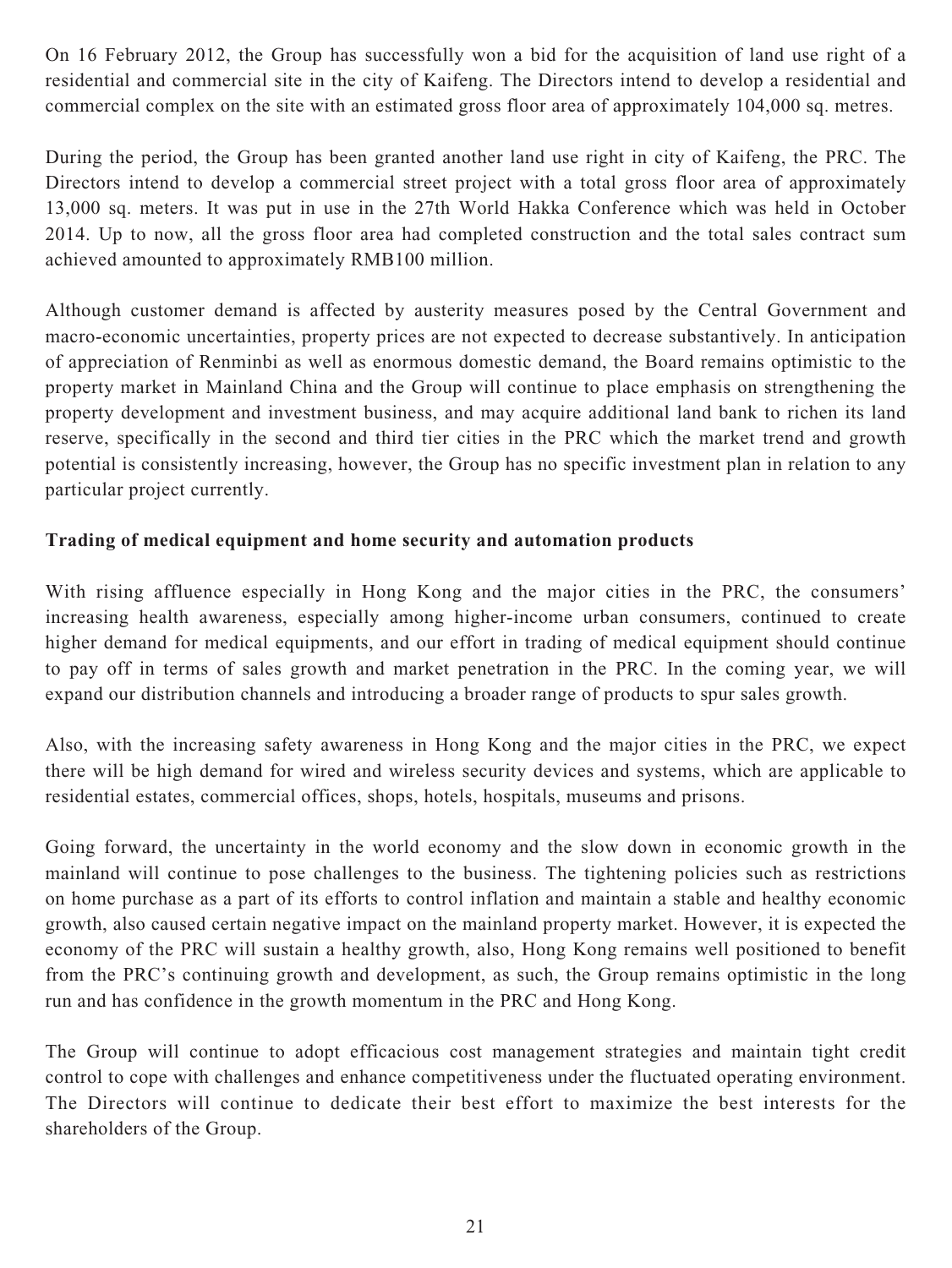#### **HUMAN RESOURCES**

As at 30 September 2014, the Group has 307 employees, 181 of whom were based in the PRC. The total employee benefits expenses including directors' emoluments for the period under review increased to HK\$26 million from HK\$23 million in the same period last year, the increase is mainly due to the provision of bonus during the period under review.

The remuneration policy and package of the Group's employees are reviewed and approved by the directors. Apart from pension funds, in order to attract and retain a high caliber of capable and motivated workforce, the Company offers discretionary bonus and share options to staff based on the individual performance and the achievements of the Company's targets.

## **SIGNIFICANT EVENTS AFTER THE REPORTING PERIOD**

On 1 August 2014, the Board announced that the Company was considering to restructure the construction and engineering contracting business of the Group (the "Spun-off Group") and explored the possibility of a separate listing of the shares (the "DCIHL Shares") of Deson Construction International Holdings Limited ("DCIHL"), an indirect wholly-owned subsidiary of the Company.

On 10 September 2014, the Company announced that the Company had submitted a spin-off proposal to the Stock Exchange pursuant to Practice Note 15 to the Listing Rules and the Stock Exchange had confirmed that the Company may proceed with the listing application which was submitted to the Stock Exchange to apply for the listing of, and permission to deal in, the DCIHL Shares on the Growth Enterprise Market ("GEM") of the Stock Exchange. It was initially proposed that the listing of the DCIHL Shares will be by way of introduction to be achieved by a distribution in specie by the Company of up to 32% of the issued share capital of DCIHL upon listing. Following completion of the proposed spin-off, DCIHL will continue to be a subsidiary of the Company.

On 3 November 2014, with a view to maximise the percentage of the DCIHL Shares held by the public immediately after the listing, the Company announced that it proposed to change the method of listing of DCIHL Shares to "listing by way of placing". Given the change in the method of listing, the Company has on 24 October 2014 informed the Stock Exchange by way of an update to the spin-off proposal to the Stock Exchange pursuant to Practice Note 15, which spin-off proposal was previously approved on 2 September 2014. On 30 October 2014, the Stock Exchange confirmed that such a change of listing method will not affect the Stock Exchange's previous decision to allow the Company to proceed with the Proposed Spin-off. It is currently proposed that pursuant to the proposed placing, approximately 12.5% of the DCIHL's enlarged issued share capital (the "Placing Shares") will be placed with professional institutional and other investors in Hong Kong, who are independent third parties. In accordance with the requirements of Practice Note 15 of the Listing Rules, the Board will continue to give due regard to the interests of the shareholders by providing qualifying shareholders of the Company with an assured entitlement to the DCIHL Shares by way of a distribution in specie of up to 27.66% of the issued share capital of DCIHL as enlarged by Placing Shares if the Proposed Spin-off proceeds.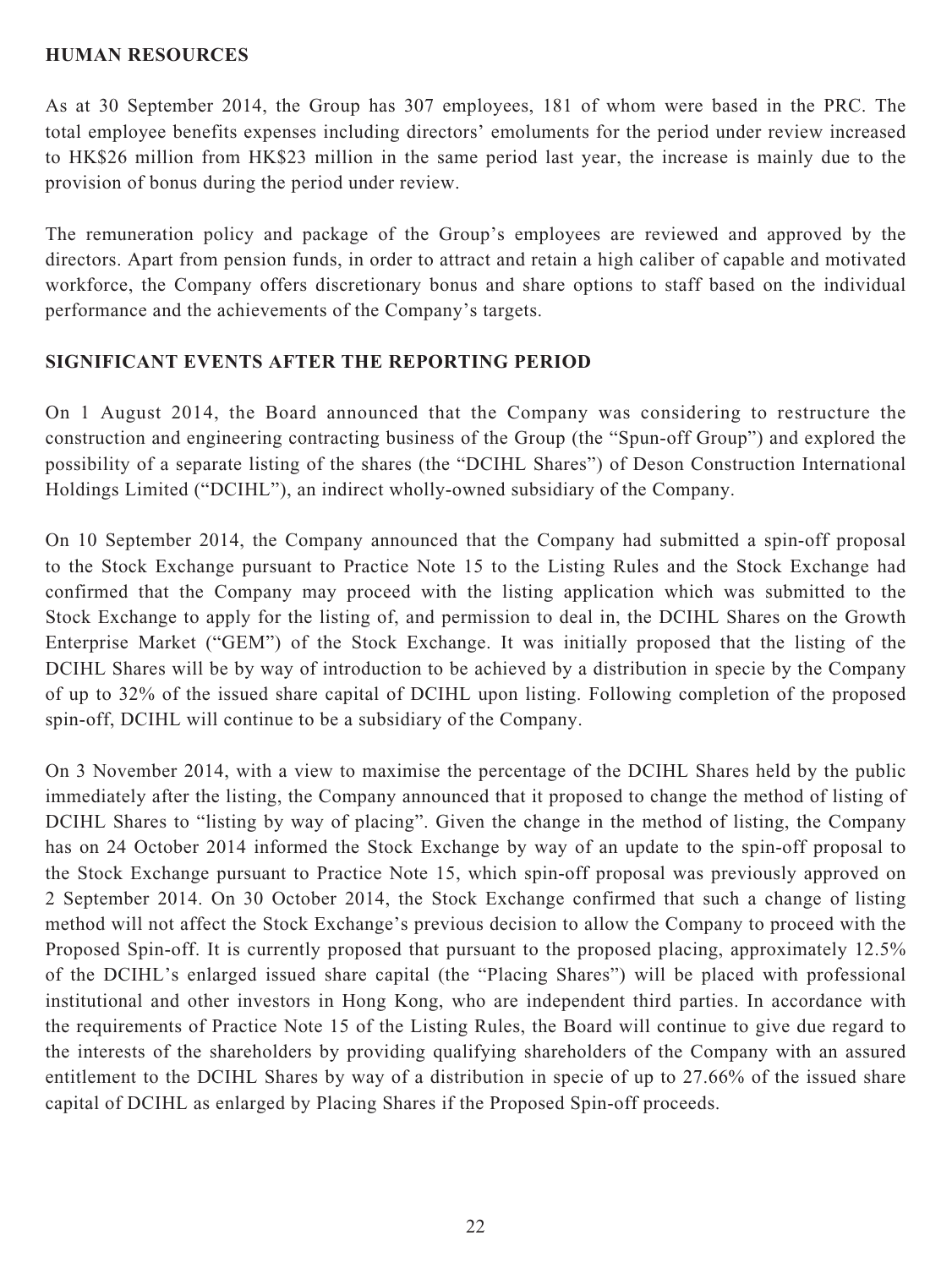Up to the date of this report, the proposed spin-off is in progress and is subjected to, among others, the approval of the Stock Exchange for the listing of, and permission to deal in, the DCIHL Shares in issue and to be issued on GEM, and may or may not proceed.

Accordingly, shareholders of the Company and potential investors are reminded to exercise caution when dealing in the securities of the Company.

Save as disclosed above, there was no other significant event took place subsequent to the end of the reporting period.

# **INTERIM DIVIDEND**

The Board is pleased to recommend the payment of an interim dividend of HK1 cent (2013: HK1 cent) per ordinary share in issue for the six months ended 30 September 2014 to be payable on or around Wednesday, 31 December 2014 to the shareholders whose names appear on the register of members of the Company at the close of business on Wednesday, 17 December 2014.

# **CLOSURE OF REGISTER OF MEMBERS**

The Register of Members of the Company will be closed from Monday, 15 December 2014 to Wednesday, 17 December 2014 both days inclusive, during which period no transfer of shares will be registered. In order to qualify for the interim dividend, all transfer of shares in the Company accompanied by the relevant share certificates must lodged with the Company's branch shares registrar in Hong Kong, Tricor Tengis Limited, at Level 22, Hopewell Centre, 183 Queen's Road East, Hong Kong not later than 4:30 p.m. on Friday, 12 December 2014.

## **PURCHASE, REDEMPTION OR SALE OF LISTED SECURITIES**

Neither the Company, nor any of its subsidiaries purchased, redeemed or sold any of the Company's listed securities during the six months ended 30 September 2014.

## **CORPORATE GOVERNANCE**

In the Corporate Governance Report which was published in our annual report for the year ended 31 March 2014, the Company's corporate governance practices are based on the principles and the code provisions ("Code Provisions") as set out in the Code on Corporate Governance Practices ("CG Code") contained in Appendix 14 of the Rules Governing the Listing of Securities on the Stock Exchange ("Listing Rules"). The Directors consider that the Company has complied with most of the Code Provisions throughout the six months ended 30 September 2014, save for the deviation from the Code Provision A.4.1, details of which are explained below. The Company regularly reviews its corporate governance practices to ensure that these continue to meet the requirements of the CG Code.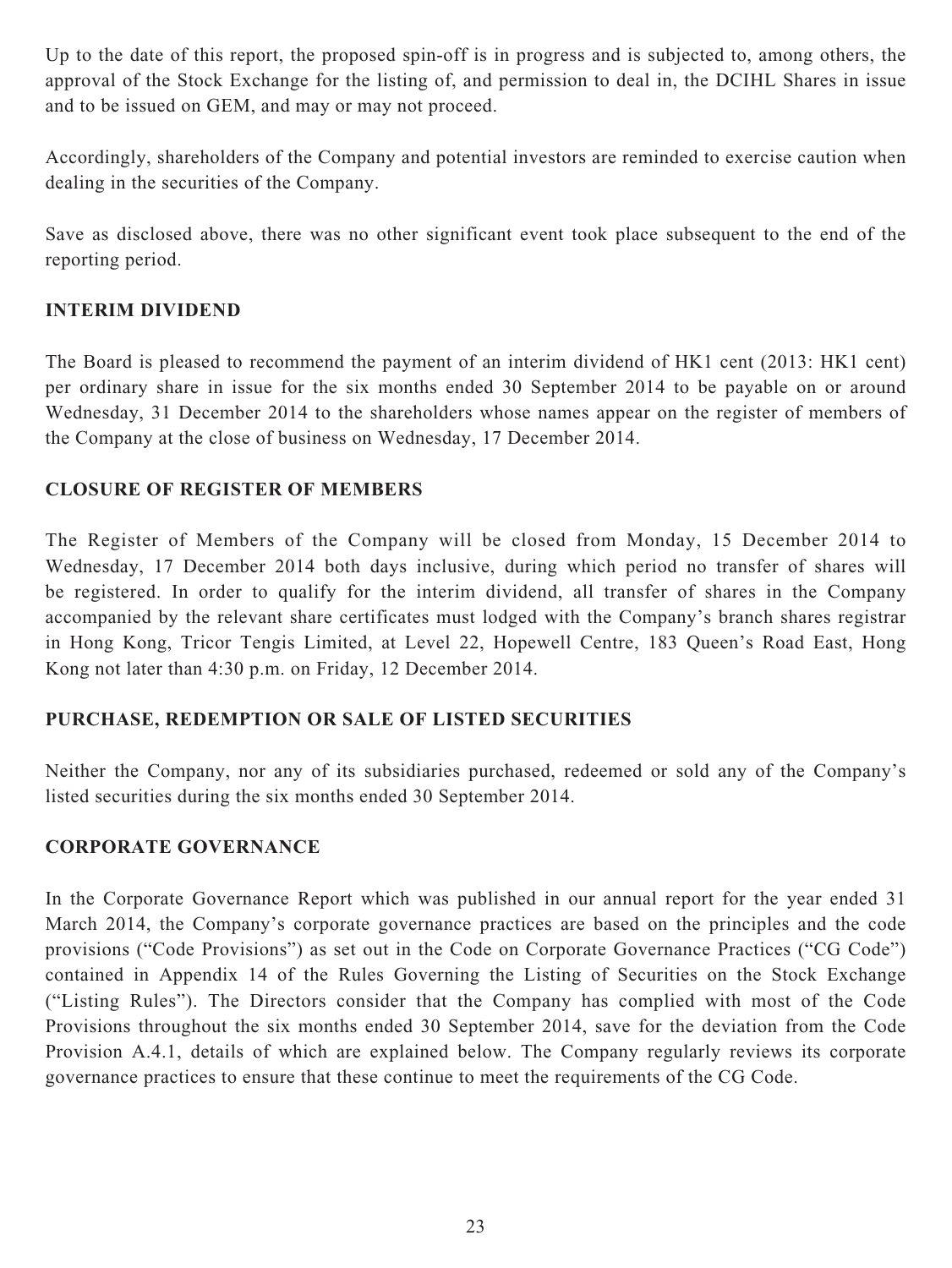# **Summary of deviation of the CG Code:**

#### *Code Provision A.4.1*

Code Provision A.4.1 stipulates that non-executive directors should be appointed for a specific term, subject to re-election.

The independent non-executive directors are not appointed for a specific term. However, all nonexecutive directors are subject to the retirement and rotation once every three years in accordance with the Company's Bye-Laws. As such, the Board considers that sufficient measures have been taken to ensure that the Company's corporate governance practices are comparable with those in the Code.

## **MODEL CODE FOR SECURITIES TRANSACTIONS**

The Company has adopted the Model Code for Securities Transactions by Directors of Listed Issuers (the ''Model Code'') as set out in Appendix 10 to the Listing Rules.

Specific enquiry has been made of all the directors and the directors have confirmed that they have complied with the Model Code throughout the six months ended 30 September 2014.

The Company has adopted the same Model Code for securities transactions by employees who are likely to be in possession of unpublished price-sensitive information of the Company.

No incident of non-compliance of the Model Code by the relevant employees was noted by the Company.

## **AUDIT COMMITTEE**

The Company has an audit committee which was established in accordance with the requirements of the CG Code for the purpose of reviewing and providing supervision over the Group's internal controls, risk management and financial reporting matters including the review of the interim results for the six months ended 30 September 2014, and adequacy of resources and qualifications of the Company's accounting staff. The audit committee comprise of three independent non-executive directors of the Company, namely Dr. Ho Chung Tai, Raymond, Mr. Siu Man Po and Mr. Siu Kam Chau. Mr. Siu Kam Chau is the Chairman of the committee.

#### **NOMINATION COMMITTEE**

The Company has a nomination committee which was established in accordance with the requirements of the CG Code for the purpose of reviewing the Board composition and identifying and nominating candidates for appointment to the Board such that it has the relevant blend of skills, knowledge and experience. The nomination committee currently comprises two executive Directors, namely Mr. Tjia Boen Sien, Mr. Wang Jing Ning, and three independent non-executive Directors, namely Dr. Ho Chung Tai, Raymond, Mr. Siu Man Po and Mr. Siu Kam Chau. Mr. Siu Kam Chau is the Chairman of the committee.